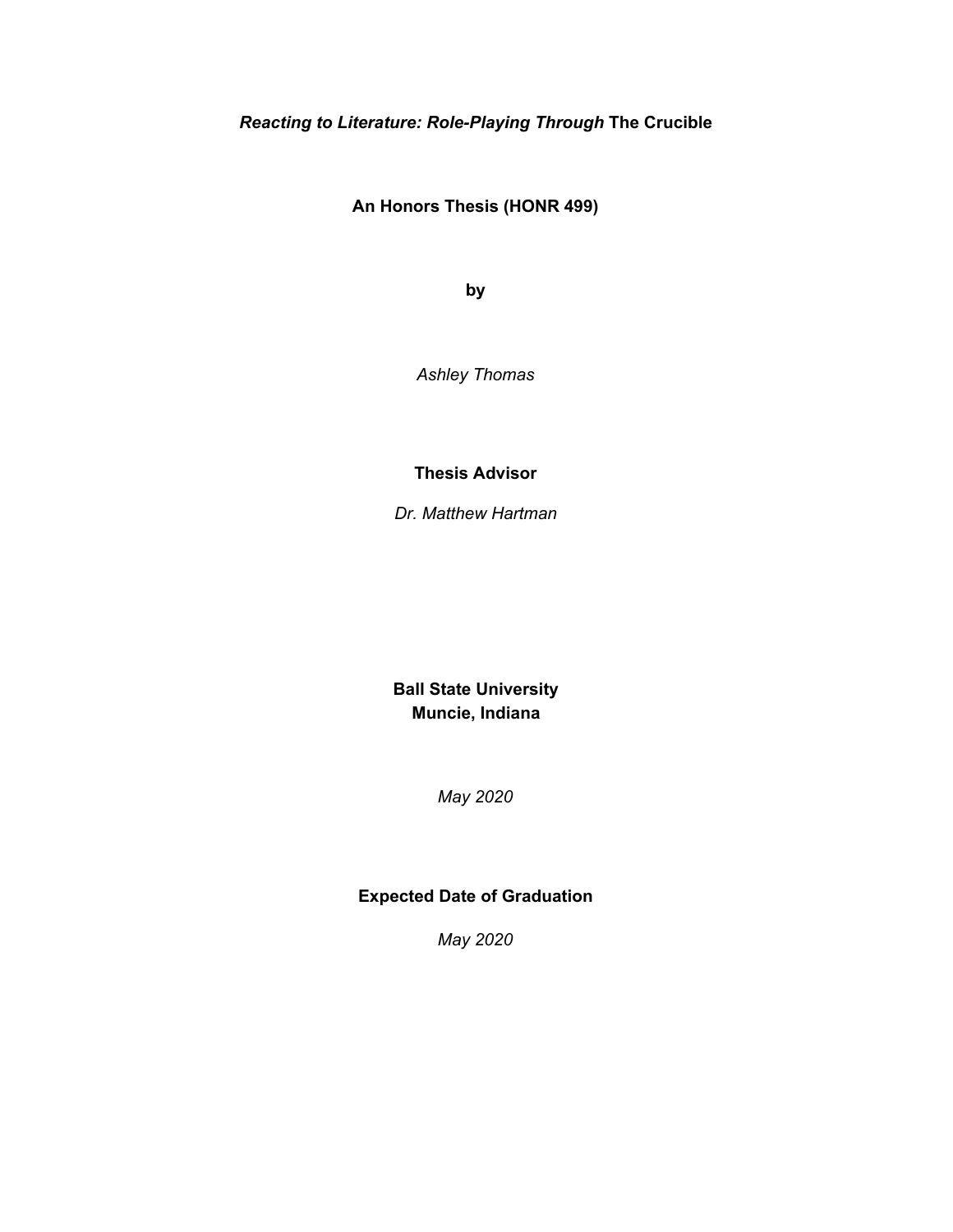#### **Abstract**

Mark Carnes' *Reacting to the Past* series of games have been the leading pioneer in bringing role immersion to a college humanities classroom. Rather than passively reading a textbook or copying down bullet points from a lecture, students are given roles of historical figures to actively role-play. Asked to give speeches and form alliances in these roles, they are making their own way through the historical events, forced to make what feel like real-life decisions and study primary documents to convince other students to join their side. The consequences of failure seem real, and the details of the actual events become vital. Having played through many of the games myself, I found that my recall and understanding of the historical events were far improved on my previous history lectures, as well as touched with personal interest and nostalgia. As a future secondary English/Language Arts teacher, I attempt to bring these same feelings and experiences to a high school English classroom by creating a new version of *Reacting to the Past*, using Arthur Miller's play *The Crucible* in my own version that I have chosen to call *Reacting to Literature.*

#### **Acknowledgments**

I would like to thank Dr. Matthew Hartman for advising me through this project. From originally introducing me to the *Reacting to the Past* series to the help and inspiration provided throughout the experience of creating my own, he was a guiding force through nearly my entire college career.

I would like to thank Devon, Erin, and Sarah for encouraging my ideas and good-naturedly pushing me to complete this monumental task.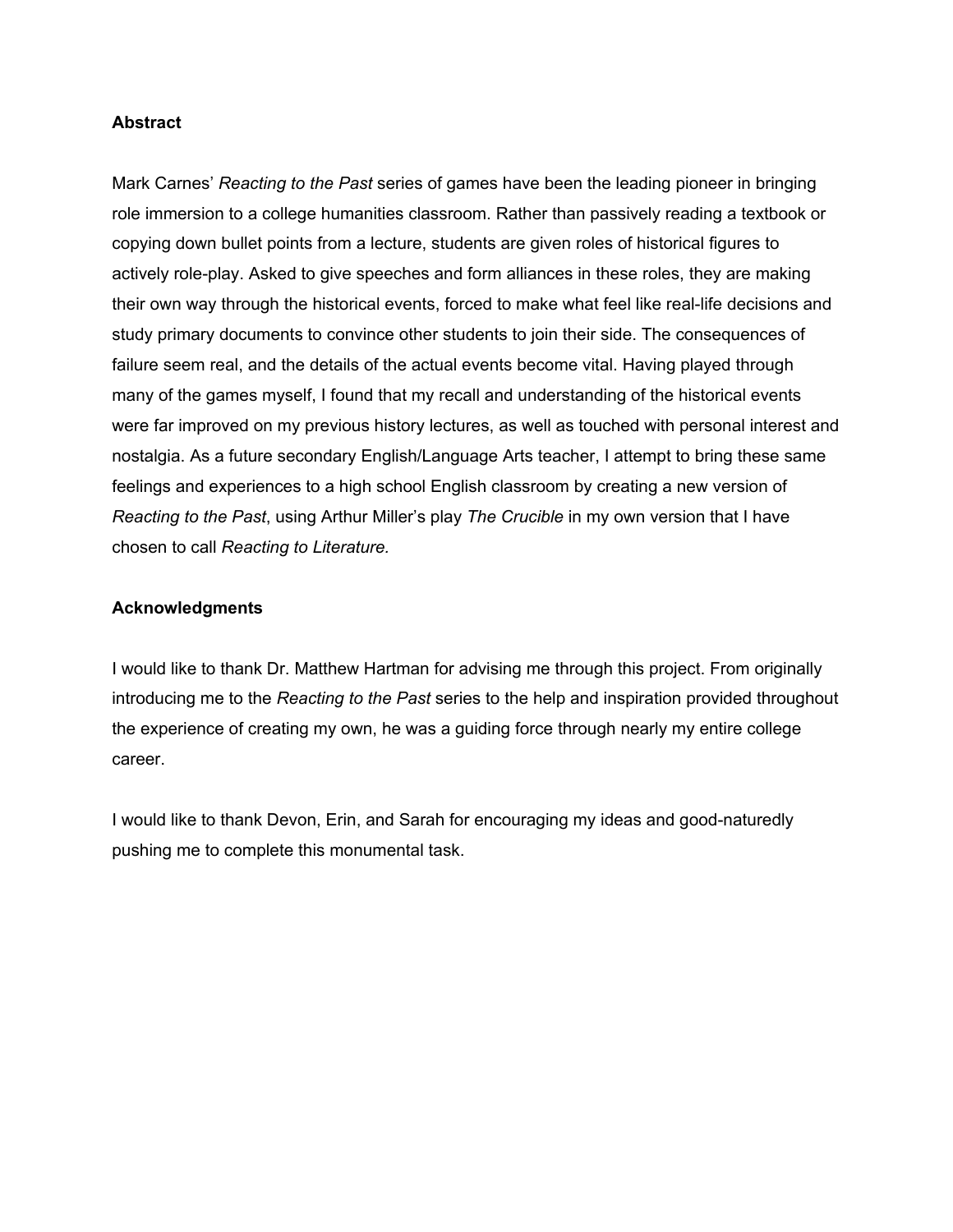#### **Process Analysis Statement**

I began this project in the back of my mind before I ever penned a word on a page. It started in the early years in my college career, when I had the great privilege of taking three classes in a row with Dr. Matthew Hartman. A wonderful professor, he was always looking for new pedagogical approaches and techniques that would benefit us, his students. One such approach was bringing in Mark C. Carnes' *Reacting to the Past* series; immersive, role-playing games that assigned students roles from history and victory objectives, allowing us to play through historical events in our own college classroom, while the instructor stays a monitoring, silent Game Master (GM). We played as Parisian artists, convincing gallery owners to host our art; Cardinals in the Catholic church, deciding whether Galileo deserved punishment or reward; friends or foes of Anne Hutchinson, arguing for or against banishment. Beginning my coursework as a Teaching Major in English/Language Arts, I decided that I wanted to bring these experiences to my own future classroom, focusing on literature rather than historical events.

I chose fairly quickly that my focus would be Arthur Miller's *The Crucible*. Often read in junior or senior level English, the play format would lend itself well to a role-playing experience, and many themes included drama or secrets would be exciting for the students to play out as a character. The reading began in earnest. First, I re-read the play, having hardly touched it since my own junior year in high school. As I went, I took notes on character motivations, secrets, relationships and feuds, and other things that I felt would work in the context of a role. Then, Dr. Hartman lent me his copy of Nicolas W. Proctor's *Reacting to the Past: Game Designer's Handbook*, a work that was instrumental in the creation of this thesis. It included explanations of nearly everything one would need in order to create their own immersive role-playing game. It outlined how to create rules, what a schedule might look like, how to immerse students in both the game and their own roles, and many other integral aspects of a game. I marked so many pages with Post-It flags that the edge of the book looked like it had gone through a paper shredder.

The reading continued; I reintroduced my own copies of handbooks of the previous games I had played to my desk. I looked through the sections and categories, making a list of required elements and those that might not be necessary. Specifically, I focused on Mark C. Carnes and Michael P. Winship's *Reacting to the Past: The Trial of Anne Hutchinson; Liberty, Law, and Intolerance in Puritan New England.* Although set in a slightly different time period, the ideologies and details in this game felt like they would be easily aligned to a game set in the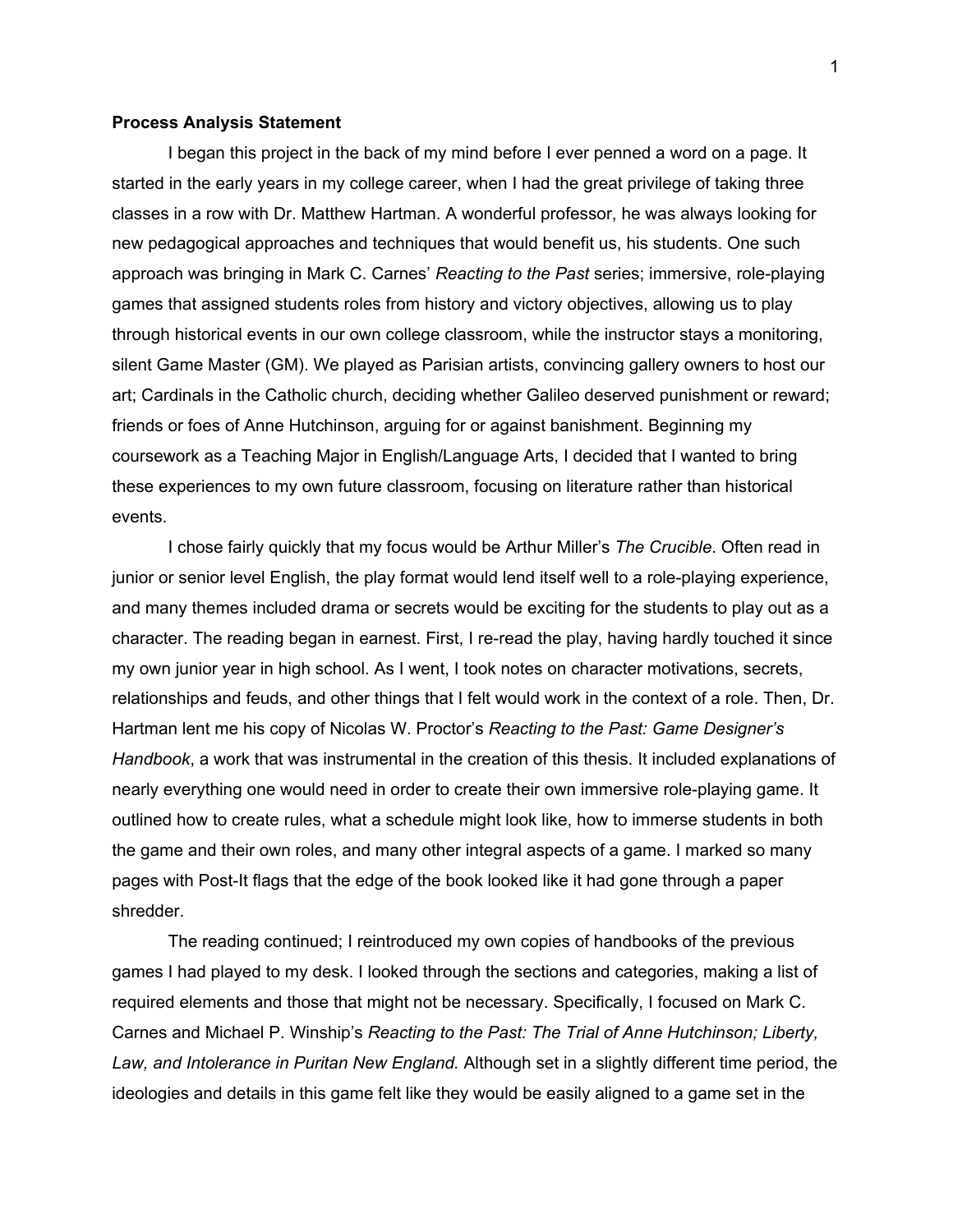events of *The Crucible*, a story set in 1692 Puritan Massachusetts. This is where I began to struggle. What elements needed to be removed to make the focus of the game the story rather than the past? Of course, the historical events and religious elements were necessary, to a point, but I was not creating this for a history class. When it came to historical ideas, how much was relevant enough to explain, but not too much to overwhelm? Furthermore, I was creating this for the purposes of a public high school environment; in a college classroom, asking a student to deliver a sermon in the name of history was perfectly fine. In a public high school, I could easily run into many problems.

Thus began the writing, the character creation. Specifically, how to handle characters like Reverends, whose speeches must fit in with their character without crossing that line of impropriety. Taking characters and roles from a play and creating role sheets, full of enough information to allow the student to feel they "knew" the character they were playing without limiting them in their portrayal. Characters needed objectives for drive, speeches to give, and aspects to determine identity. This was simple for some. Characters that had clear motivations and goals, such as Abigail Williams and John Proctor, were simple to translate to a role sheet. In fact, they were fun to write for. Abigail, a 17 year old girl, filled with so many intense feelings, was a joy to immerse myself in and create. Others, minor characters with little to no lines, were more difficult.

At this point, I spoke to Dr. Hartman, who advised I focus mainly on the major roles that would be required to "play" the game. He also reminded me that many games use the idea of "factions," or groups within the game, to create bonds between characters and, in many ways, provide those students with support from other students. In that vein, I chose to make the Reverends a faction called "Officials," who were in charge of making large decisions and rulings, as one might expect in a Puritan town, without toeing the line of religion in public schools. Their speeches would include running that day's session (the class period) and delivering verdicts. Although I ran into other issues throughout this endeavor, including whether to include some characters at all, I immensely enjoyed the work. It felt like a puzzle, in some ways, that if I could simply shape and fit the pieces together correctly, it would create a beautiful whole.

Additionally, I think, in many ways, this project showed me how much I truly enjoy creating experiences that allow students to be immersed in the learning, with me as a background to monitor rather than a figurehead at the front of the room. I didn't want to simply tell the students that Abigail wanted to kill Elizabeth Proctor because she wanted John to herself. I wanted the students to see "Abigail" stand up and declare that Elizabeth was a witch,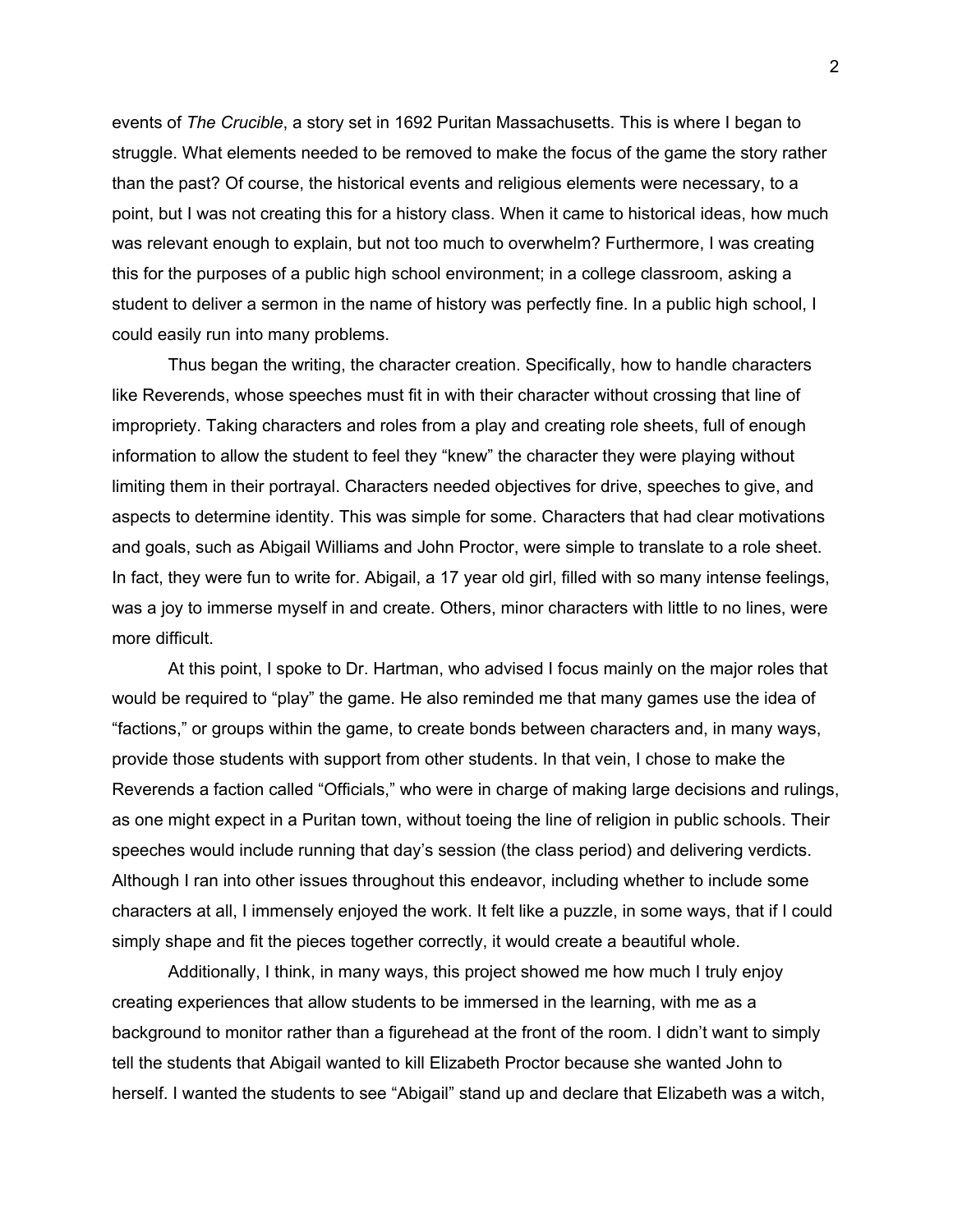and have "John" feel the anger in reaction. I wanted to capitalize on the irony in many places, characters making decisions they did not have the information that the reader did. In this game, the students, playing the characters, would not have all the information, but they have to make decisions regardless. This project also allowed me to clearly see the themes in *The Crucible*, and, in many ways, allowed me to impart that more clearly upon future students. It's one thing to write on the board that the play has themes of community versus individual consciousness. It's another thing entirely to give a student a choice, in real time, of whether to follow the crowd or pull away with their own opinion, as in the cases of Reverend John Hale and Mary Warren.

This thesis, for use in an actual classroom, means that students are given agency in their own learning. They are given choices, "victory objectives," and personal reasons to write. I am confident that, much like my own experience with these games, it will change *The Crucible* from a play they once read in school to an actual, memorable experience. Mary Warren, for the student who played her, is not just a vaguely remembered girl. She is the experience of making the choice to make a stand, she is uncertainty and fear, and she is humanized much more than a play could accomplish on its own. As a collection of rules, characters, and disconnected information, this thesis may be confusing to those unfamiliar with the concept. In many ways, it could be seen as a metaphor for life. Once explored and played through, nothing is greater or more valuable than the experience.

The thesis begins as all *Reacting to the Past* games do; with an introductory narrative, guiding the reader into a time frame, into a setting, and into a frame of mind. Followed by rules and explanations, the reader is being surrounded by their frame of reference, by the stage we are creating together. Finally, the role sheets; a character to play, a victory condition to realize, and a mind to inhabit. Let the game begin.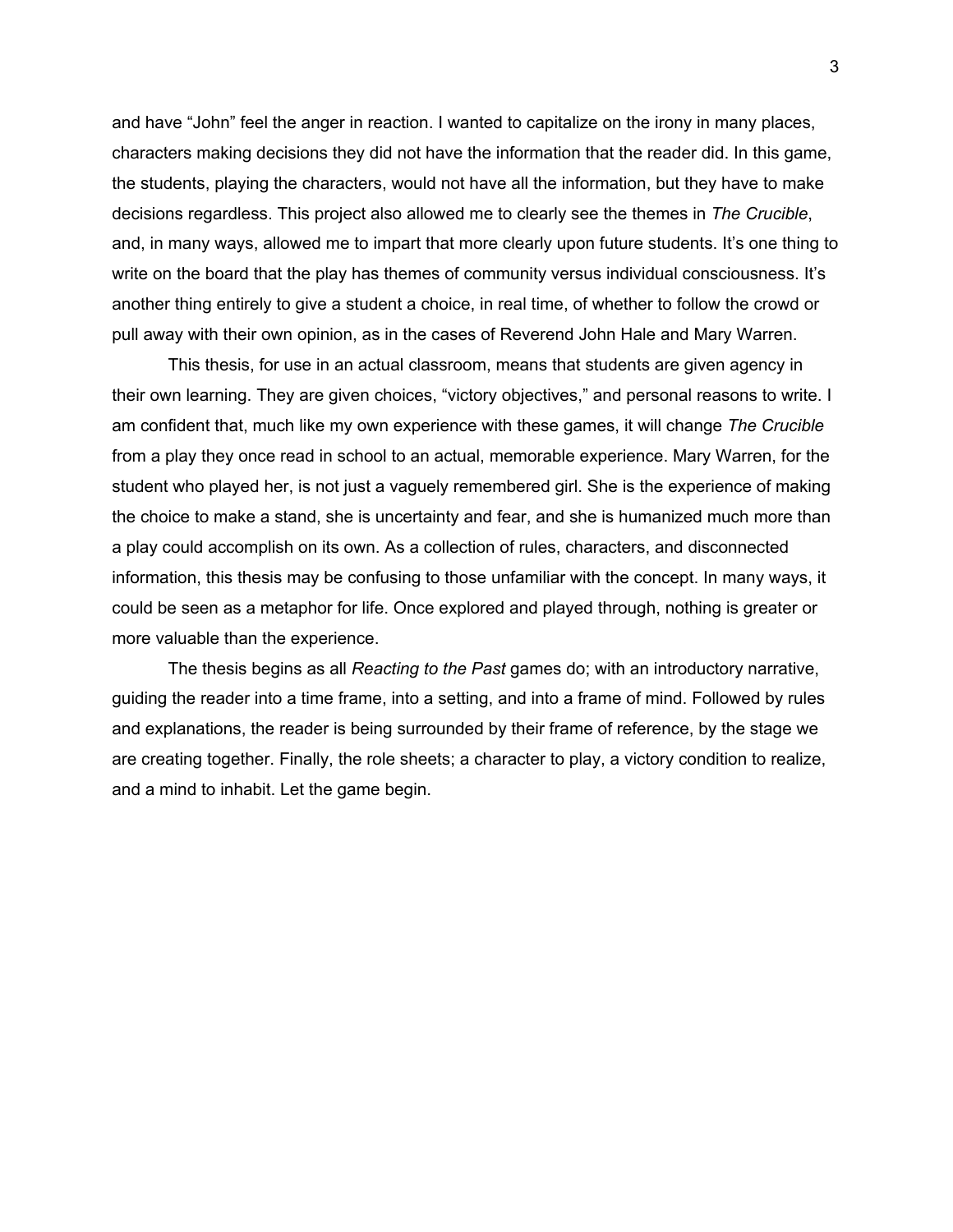# Rumors

There is always so much to be done. Your feet ache, and your hands are sore from the blisters beginning to wear their way back. The winter was tough, surely, with no time to sit idle, but there's nothing quite like a long day of spring farm work to remind oneself that blisters from an axe are simply not the same as those from a shovel. Hopefully with the warmer weather everyone's spirits will be lifted, but you cannot help but remember the sicknesses brought on by last year's damp.

Glancing around for the farmer that hired you, you take a moment to pause. If he saw you idling he would reprimand you harshly, possibly strike you to truly make sure he was heard. You sigh and lean on the shovel, staring into the forest beyond the furrows. Dark place. It scares you, not that you would ever tell anyone. Although you're sure many would agree. Carving out a home from dense forests and unforgiving land has been tough on everyone. Although the boat reached the land just some years ago, in your grandfathers' time, the townspeople have been fundamentally changed by it all. It's in everyone's blood now, the iron it takes to stubbornly live, the bone their fingers have been worn down to, the salt of the earth in their veins. The shadows in the corners of their minds, moving into the corners of eyes and the spaces between thoughts after being chased out of their places between the trees.

It makes people quick to question, easily led to doubt. You snort as you remember just last week, the hushed voices when a poor farmer across town walked into the tavern. You would have felt pity for the man, but you forced yourself to remember the word of the Reverend. One's family must come first, and by going to the tavern, rather than spending what little he had on supplies for his family, the man was committing an injustice. Those around you said but a few words; the disdain was clear. No doubt everyone in Salem knew within hours. Minding other peoples' business seemed to be what made time pass.

Something moves in the corner of your eye. A bonnet atop a dress moves into view, face hidden; no doubt the young woman hired as a servant to help the farmer's wife. A common practice, training the young woman how to run a household, cook, mend clothes; the same as an apprenticeship for a trade. The only trade women were allowed, motherhood and wifely duties.

You duck your head and get back to work, careful to avoid any eye contact. Nevermind the consequences if you were to be seen idling, the punishment and rumors from eyeing a young woman would be far worse.

Later that day, the farmer claps you on the back, commenting on a job well done and guiding you back to the house. He greets his wife as you walk in before asking if dinner is ready. She answers softly, gesturing to the servant girl to bring cups of water. As the food is ladled into bowls, the women begin to tell you both about the news from the town today. Although he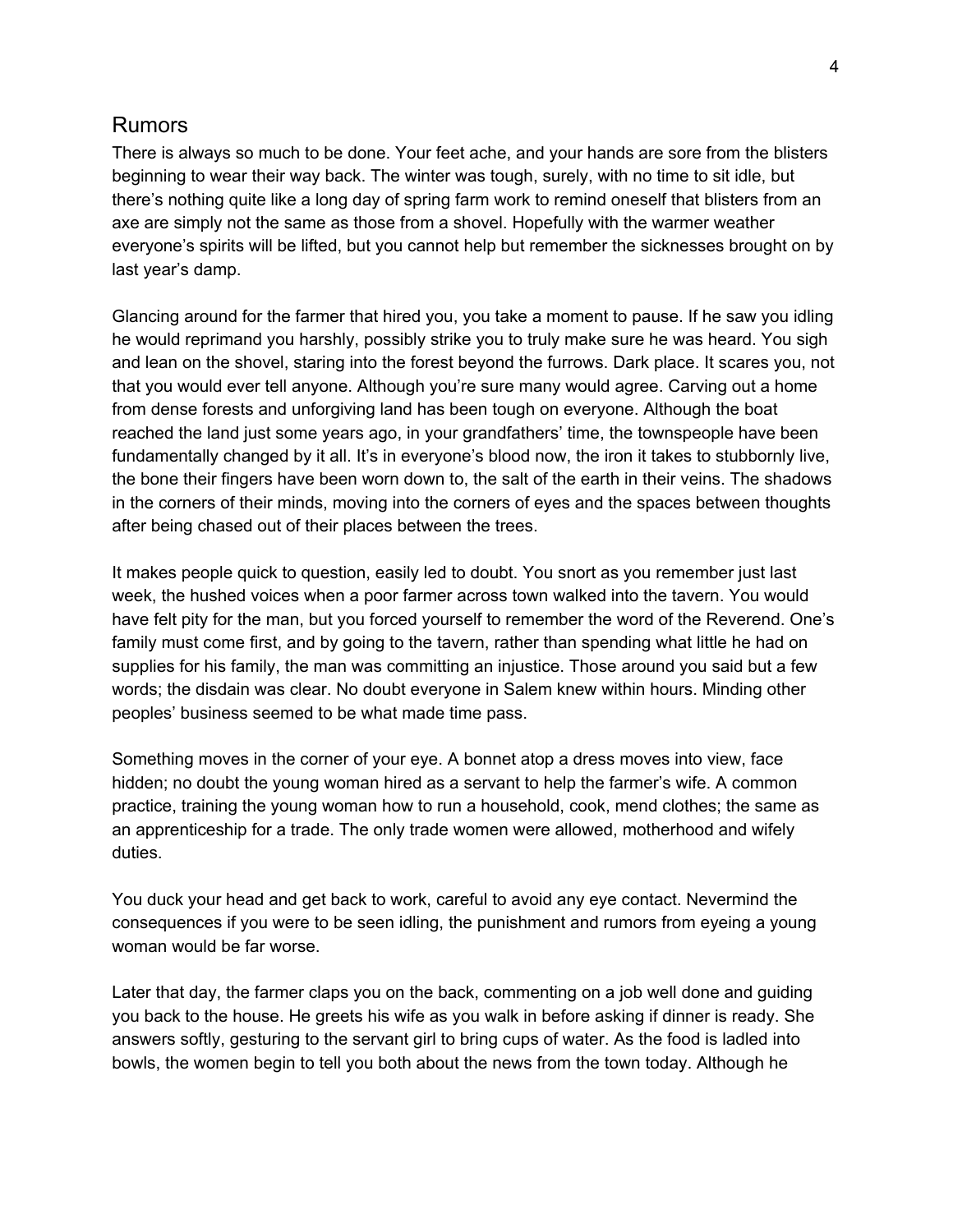pretends to be disinterested, you notice the man perks up whenever someone else's faults are mentioned.

Apparently, Reverend Samuel Parris' little girl has refused to wake today. The servant girl keeps her voice hushed as she speaks, as if afraid speaking of the Reverend's daughter will bring his wrath upon her. Betty, she explains quietly, did not wake up on her own this morning, and when the Reverend went to reprimand her for her idleness, she did not respond to his words.

They say she stood, still sleeping, and ran to the window, arms outstretched. Some say she flew over the town. Mr. Collins was running around the town, telling whoever would listen that he saw Betty landing behind the Ingersoll's barn, as light as could be. The girl pauses in her telling, seemingly unsure what else to say. Her face is showing hushed excitement, as you're sure everyone's is, mixed with some uncertain fear.

If this is true, it would be the most exciting thing to happen in many long years, but possibly the worst. If little Miss Parris truly did fly, it's a sure sign that there be a witch in the midst of the town, controlling her with dark works. You take a moment to feel some twinge of pity for the Reverend, sure that his house is currently filled with whispers and watched by countless eyes, waiting to see whether the little girl leaves through the windows. It's taken him years to earn the respect of some of these iron and bone townsfolk, and with these rumors it's as good as gone.

Everyone around the dinner table looks into their emptying bowls, unsure whether they want to believe the rumors. The farmer's wife picks up the tale, quietly telling her husband that the town is pressing Parris to send a messenger to ask for Reverend John Hale in Beverly, an expert on witches and their deeds. He would be able to sort this out quickly, and hopefully end everything before it began in earnest.

You stand and thank the family for the food, explaining that you must get to your own family before too long. Walking home, your mind is full of rumors, little girls, and witches. Having not seen anything for yourself, you don't know what to think. Either way, bringing in another Reverend would not harm anything, though, you imagine. The town might even be able to convince him to stay for a week, possibly give a sermon of his own this Sunday.

You hope that, at least, Betty is doing better than the rumors say, and keep your head down as you trudge through town to your home. It's not really any of your business, after all.

### Introduction: *The Crucible*

The year is 1692. In Salem, Massachusetts, the winter is lightening into spring. The town is small, more of a village, and populated by small, rough houses and people who are forced to work exceedingly hard for everything they have. Men and boys work the fields for anything the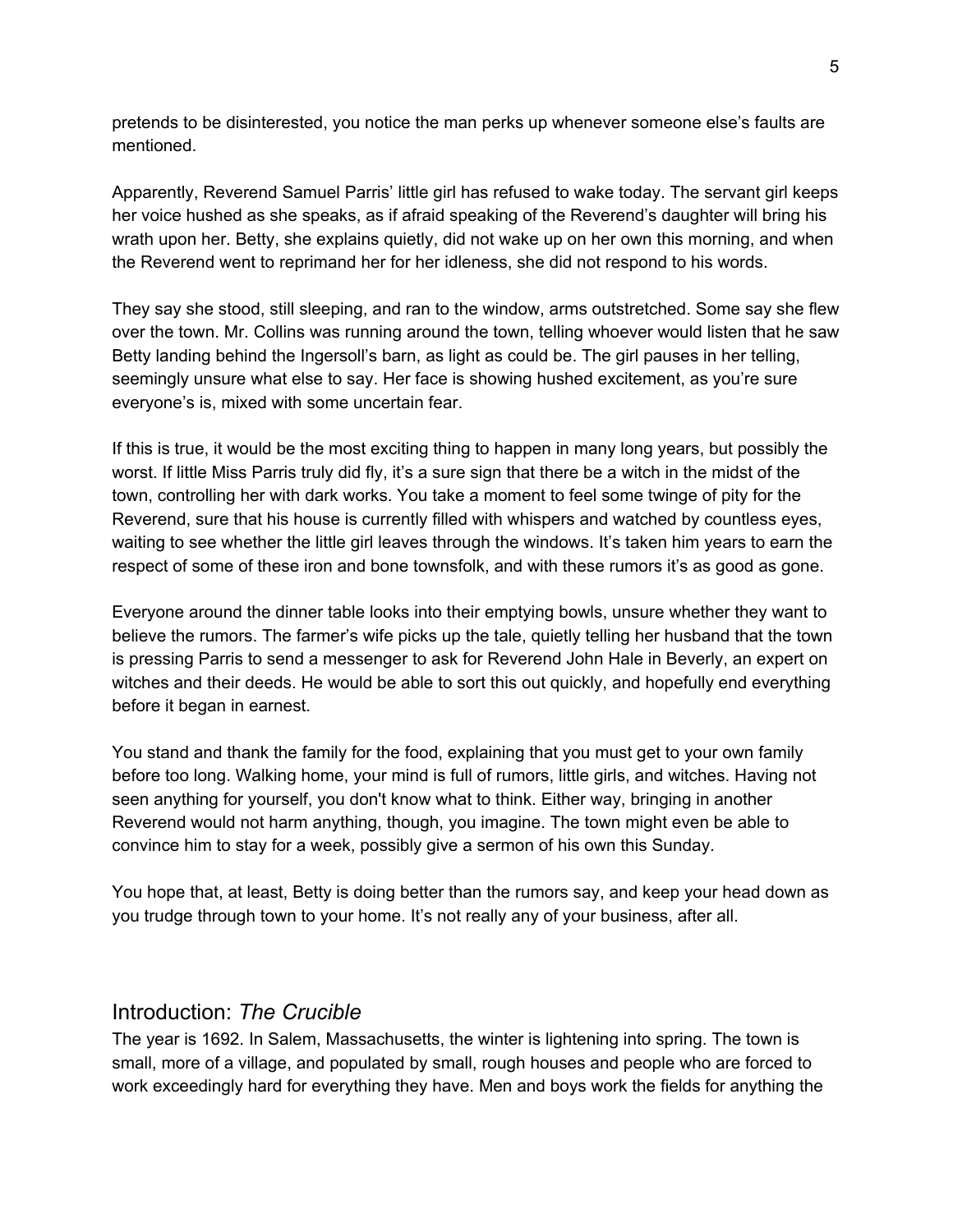land will give while the women and girls make clothing and cook what they can. There is no time to calm down, nothing to do that isn't working hard. Music and dancing are forbidden, as is anything that might count as amusement. Instead, rumors abound and mutterings provide the only interesting thing in town. Other people's fights, lawsuits, and problems are the most interesting thing to people who feel too buried by their own. A witch was caught in Beverly last year, and the town has been whispering about it since. Now, it looks like there will be a new witch to whisper about. Betty Parris, the Reverend's ten year old daughter, is in a deep sleep and refuses to open her eyes. Some say there is a witch controlling her, while others argue that she is just a little girl looking for some attention. The Putnam's have come forward to say their daughter is sleeping, as well, but with her eyes open and unseeing. The town must decide what is happening and what to do.

### The Game Itself

The game you will be playing over the next two weeks is set in the times and details of the 1952 play, *The Crucible.* The play itself is surrounded by the actual events of the 1692 Salem Witch Trials, but edited for the stage. Each player will be given a role, and you are expected to stay in the character of your role. Mind the time period and the ideals therein; if you are playing a young Puritan girl, be mindful of speaking to those playing older men.

There are those playing townspeople and those playing Reverends, but the game remains the same. Decisions must be played through logically and subsequently. Is there witchcraft? If so, what must be done? How will this be done? You will be playing through these events, offering suggestions and opinions throughout.

#### *MAJOR GROUPS IN THE GAME*

The game will feature three naturally occurring groups:

The Officials, who are the "ruling" opinions in the town. Featuring Reverends and Judges, this faction is seeking to discern the actual events occuring, and handle them accordingly. They are in charge of making final decisions and hearing out the opinions of the rest of the town.

The girls are, exactly as it sounds, the young girls living in Salem. Friends of Betty Parris, they are the closest to the situation and know the most about what is taking place. They are certain that witchcraft is afoot, and many complain that they are also affected. These girls will be arguing that witches are here, and pointing out to the officials who the witches are.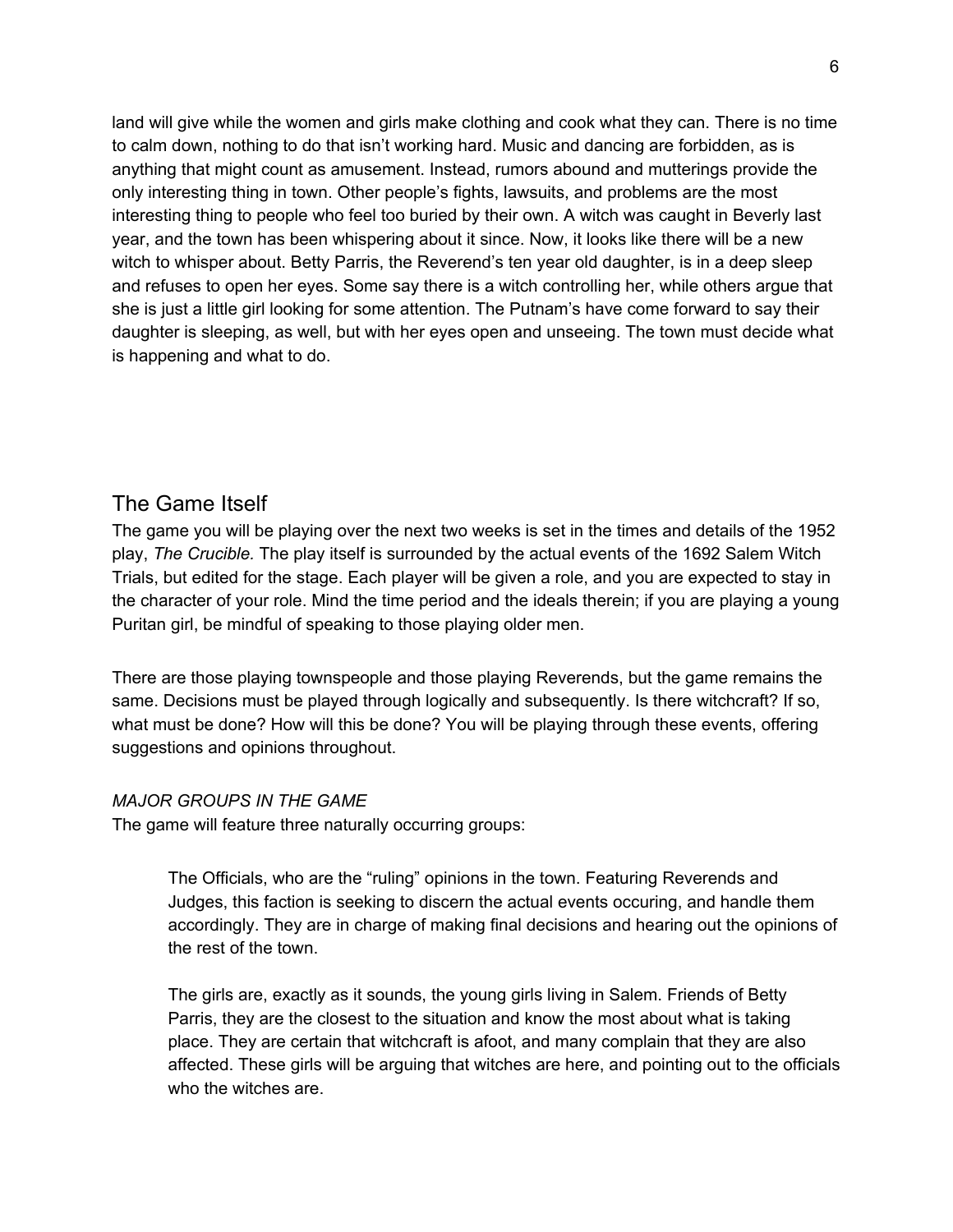The Town includes those who do not fit into other categories. Some may be closer to the girls than others. This group will have a varying range of beliefs surrounding the events, and may form smaller groups within itself. They may argue for and influence the Officials in opposite directions.

#### *ABOUT THE TRIALS*

Each day will feature a leading question and a presiding Official to make a final decision regarding that question. There will be speakers from each group on each day, trying to influence the Official with quotes, stories, or facts.

Salem is "ruled" by those in the Church. Arguments are made for either side of a debate, but in the end the Reverend or Judge will make the final decision. There will be no voting or appeals to change an outcome.

To complete your victory objective, you must make logical, complete arguments that would convince that day's Reverend or Judge. Becoming proficient in Puritan ideals and learning to seamlessly incorporate quotes from the primary documents are the best ways to sway a leader, but they may be just as influenced by an impassioned story or personal event. Make your speeches carefully.

#### *OFFICIALS*

Officials are those who make the final decisions, and are trusted to do so by their community. They have final say. The villagers are willing to accept outcomes that they do not personally agree with on the understanding that the Official in charge is acting in their best interests or guided by ideals.

However, this being said, there have been instances of Reverends and Judges that have gone too far, taking advantage of this trust. If enough townspeople rally together with a shared opinion that the Officials are abusing their power and making incorrect decisions, they can write a formal appeal to remove the Reverend or Judge from their position. This can be done on many different premises: if the judge has chosen to make a decision that the large majority does not support, if the judge has convicted a highly respected person to death, or if the public feels that a judge has sentenced too many people to death. The GM (your teacher) will review any formal appeal and roll a die for the outcome.

#### *CONFESSING*

#### **Confessing to witchcraft is a vital point in this game.**

The choices presented to those accused were to confess or not confess. This, already not much of a choice, it is further complicated when the consequences of these choices come to light.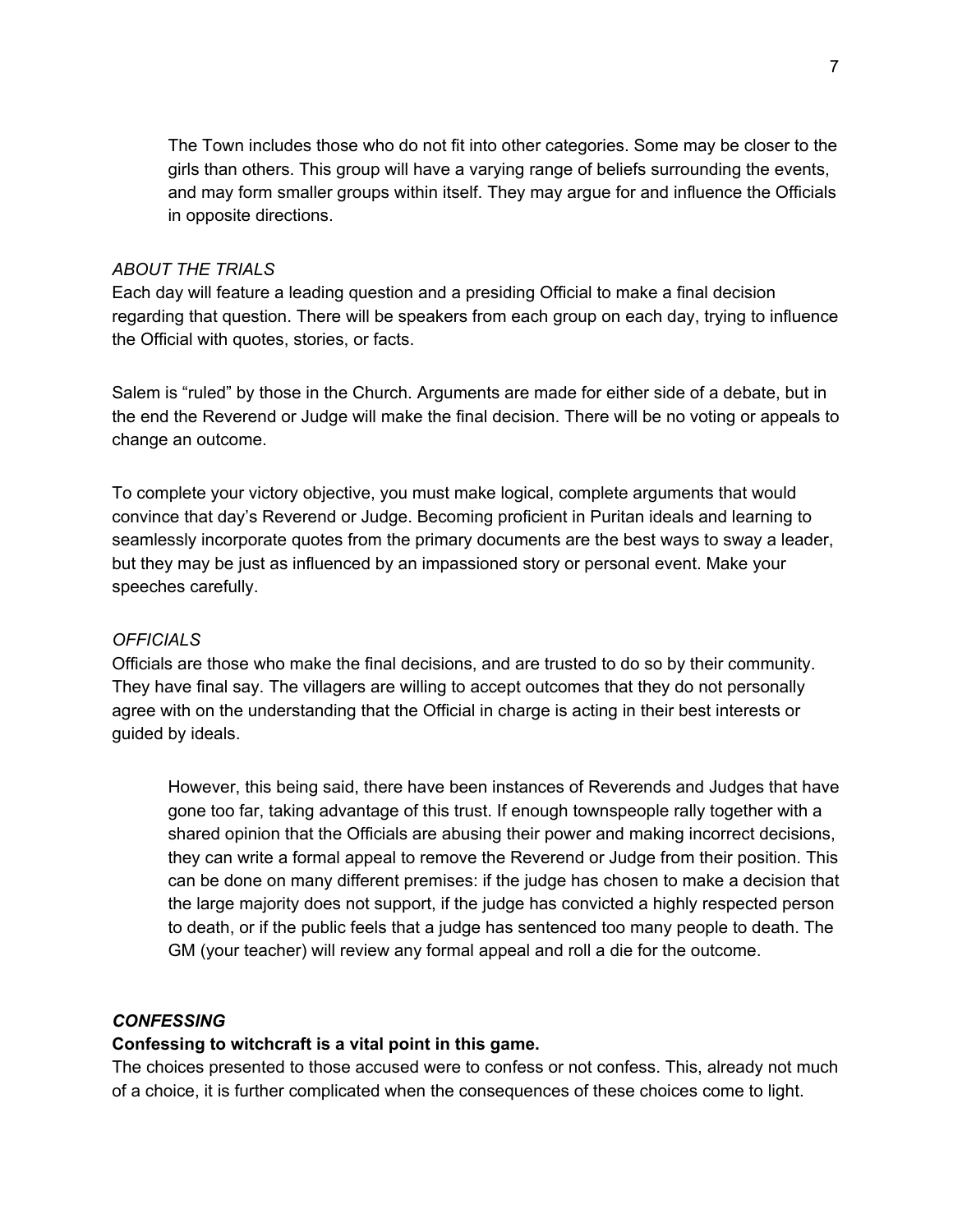**If you confess to witchcraft** you were forced to sign a written confession that was nailed publically on the Church door, marking you to the town as a witch and a sinner. You were allowed to live, but you would be publicly known to everyone.

**If you refuse to confess** you were hanged for your lies. By the time it reached trial, you were publicly known as a witch and any appeal to clear your name was seen as a lie. You would die, but your name would be clear in your own mind.

If you are accused of witchcraft throughout the course of the game, you do have a choice of whether to argue your innocence or confess, but judges will be much more likely to allow you to live if you confess. This will be your choice to make.

#### *ASSIGNMENTS AND GRADES*

#### **Written Assignments**

During this game, each person will be responsible for one paper. This paper must be at least 4 pages long, and will be modified into a speech for the day you are presenting. Each paper must be on the topic of that day's events, and must fit with the ideals and opinions of your character. Each paper must include *at least 3 quotes* from the primary documents, to support your decisions and argument, and must be uploaded to the class site within 24 hours of making your speech. This is both for grading purposes and to help those who come after you. If the next day your faction wishes to build upon your speech, they are allowed to quote it directly. Additionally, your opponents may decide to quote your speech to counter your points.

#### **Working Together**

You may notice that the speakers for each day are not fully decided: this is up to your faction to decide in the preparatory sessions. Looking at the topic of the day, decide amongst yourselves which person would be best to speak each day. If your objectives and opinions do not match a day's topic, for instance, it's a good idea to choose a different day.

#### **Grades**

Grades will be a balance between your written papers and oral speeches. If you complete your victory objectives, you have "won" the game, and will be given bonus points. This balance will be decided by your instructor.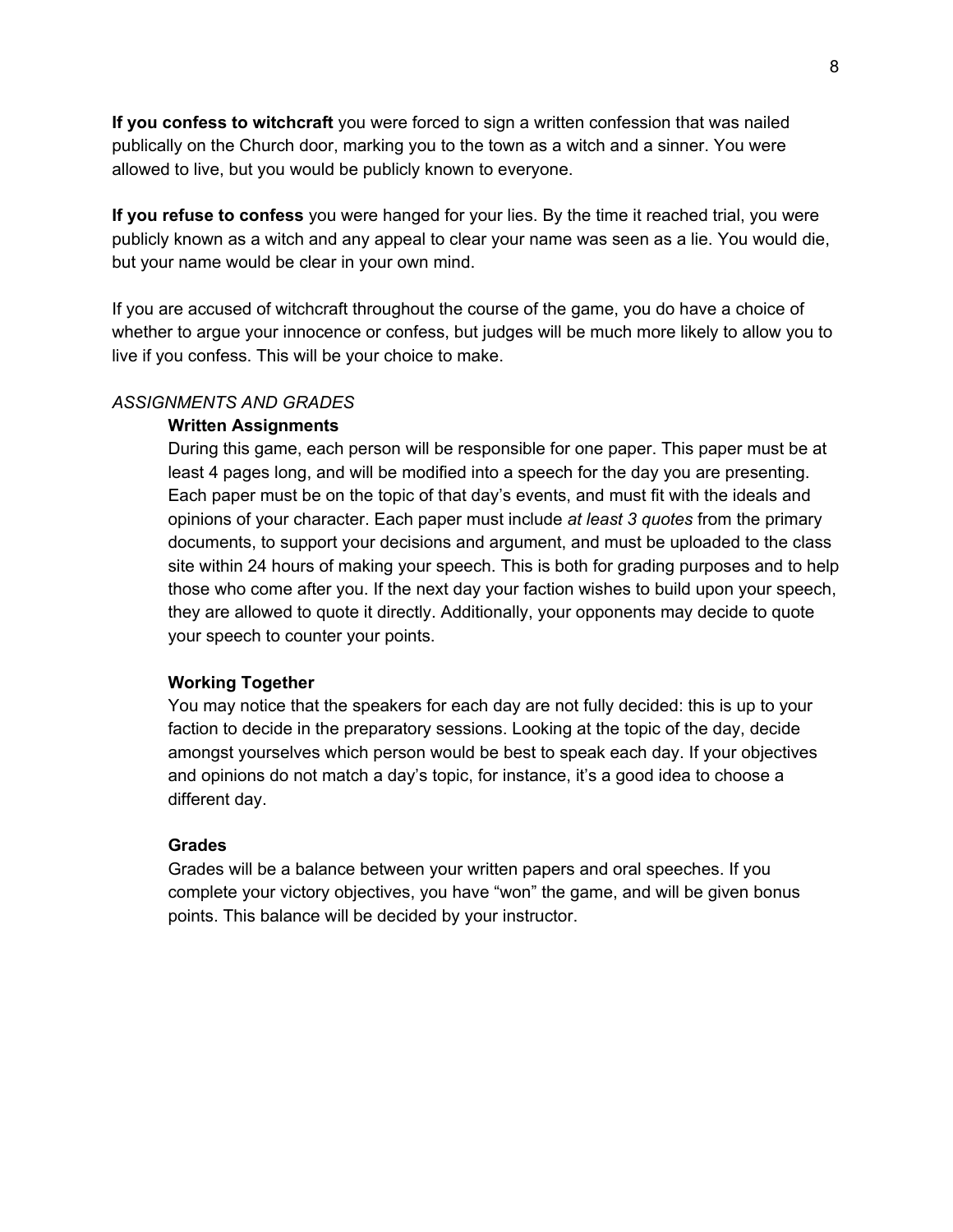# Schedule of Classes

| <b>Class Number</b>          | <b>Student tasks</b><br><b>BEFORE</b> class                                  | <b>Class Activities/</b><br><b>Guiding Question</b>                                                                                                                   | <b>Speakers</b>                                                                     |
|------------------------------|------------------------------------------------------------------------------|-----------------------------------------------------------------------------------------------------------------------------------------------------------------------|-------------------------------------------------------------------------------------|
| 1 (Preparatory<br>Session A) | Read explanation of<br>game, game<br>schedule, and<br>introductory narrative | Introduction:<br>clarifying elements of<br>gameplay and<br>answering questions.<br>Providing historical<br>context. Role sheets<br>provided.                          | None: Setup                                                                         |
| 2 (Preparatory<br>Session B) | Read role sheets                                                             | <b>Further historical</b><br>context. Clarification<br>of roles, details, and<br>relationships.<br>Preliminary<br>"friendships" or<br>alliances may begin<br>to form. | None: Setup                                                                         |
| 3 (Preparatory<br>Session C) | Read primary<br>documents                                                    | Discussion of primary<br>documents; further<br>development of roles<br>based on primary<br>documents                                                                  | None: Setup                                                                         |
| 4 (Preparatory<br>Session D) | Review any<br>confusing or unclear<br>elements.                              | In-class work day;<br>faction meetings;<br>begin to draft<br>speeches and<br>discuss strategy                                                                         | None: Setup                                                                         |
| 5 (Game Session 1)           | Work on Papers                                                               | <b>Should Reverend</b><br>Hale be called to help<br>Salem?<br><b>Reminder: All Papers</b><br>must be submitted at<br>least 24 hours after<br>speeches                 | Presiding: Reverend<br><b>Samuel Parris</b><br>Speakers:<br>1 Girl<br>2 Townspeople |
| 6 (Game Session 2)           | Work on Papers                                                               | Is witchcraft truly<br>present in Salem?                                                                                                                              | Presiding: Reverend<br>John Hale<br>Speakers:<br>2 Girls<br>2 Townspeople           |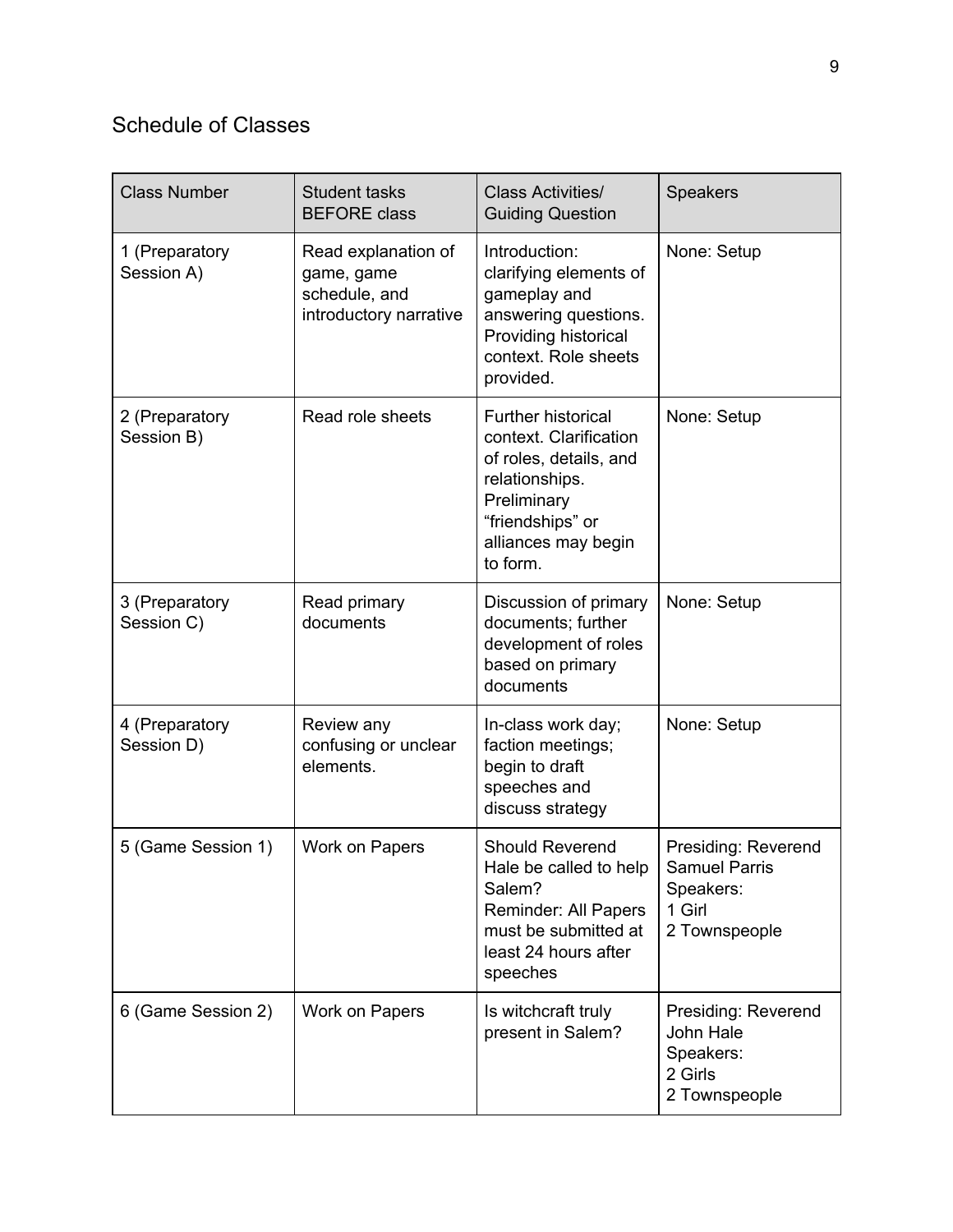| 7 (Game Session 3) |      | The Trials of Those<br>Accused                                                                        | Presiding: Judges<br>Hathorne and<br>Danforth<br>Speakers: The<br>Accused<br>1 Girl         |
|--------------------|------|-------------------------------------------------------------------------------------------------------|---------------------------------------------------------------------------------------------|
| 8 (Game Session 4) |      | The Trials of Those<br>Accused                                                                        | Presiding: Judges<br>Hathorne and<br>Danforth<br>Speakers:<br>The Accused<br>1 Girl         |
| 9 (Game Session 5) |      | The Trials of John<br>and Elizabeth Proctor<br>Opinion of the<br>Townsfolk- has this<br>gone too far? | Presiding: Judge<br>Danforth<br>Speakers:<br>John and Elizabeth<br>Proctor<br>2 Townspeople |
| 10 (Post-mortem)   | None | Discussion of the<br>game                                                                             |                                                                                             |

### *CLASS 1 (PREPARATORY SESSION A): INTRODUCTION TO THE GAME*

Come to class having read the explanation of the game, the game schedule, and the introductory narrative. It's a good idea to write down any questions you have or things that confuse you.

The instructor is to answer any questions regarding the premise of the game, how the game will work, and other overall confusion. They will then move on to explaining more background, including the setting and other necessary details.

Before class ends, you will receive a role sheet of your character for this game. Do not share the details within with anyone else.

*Instructor Note: Be sure to be careful while choosing roles for students. Think about trying to choose more outgoing students for bigger roles, or those you think might have less homework in other classes (and thus more time to work on speeches). Give one such student a "Salem Townsperson" role; this will be changed shortly.*

### *CLASS 2 (PREPARATORY SESSION B): INTRODUCTION YOURSELF*

Come to class having read over your role sheet. Class will begin with silent work time to review your role's details while the instructor answers questions privately. Ask any questions you have about your character or victory conditions.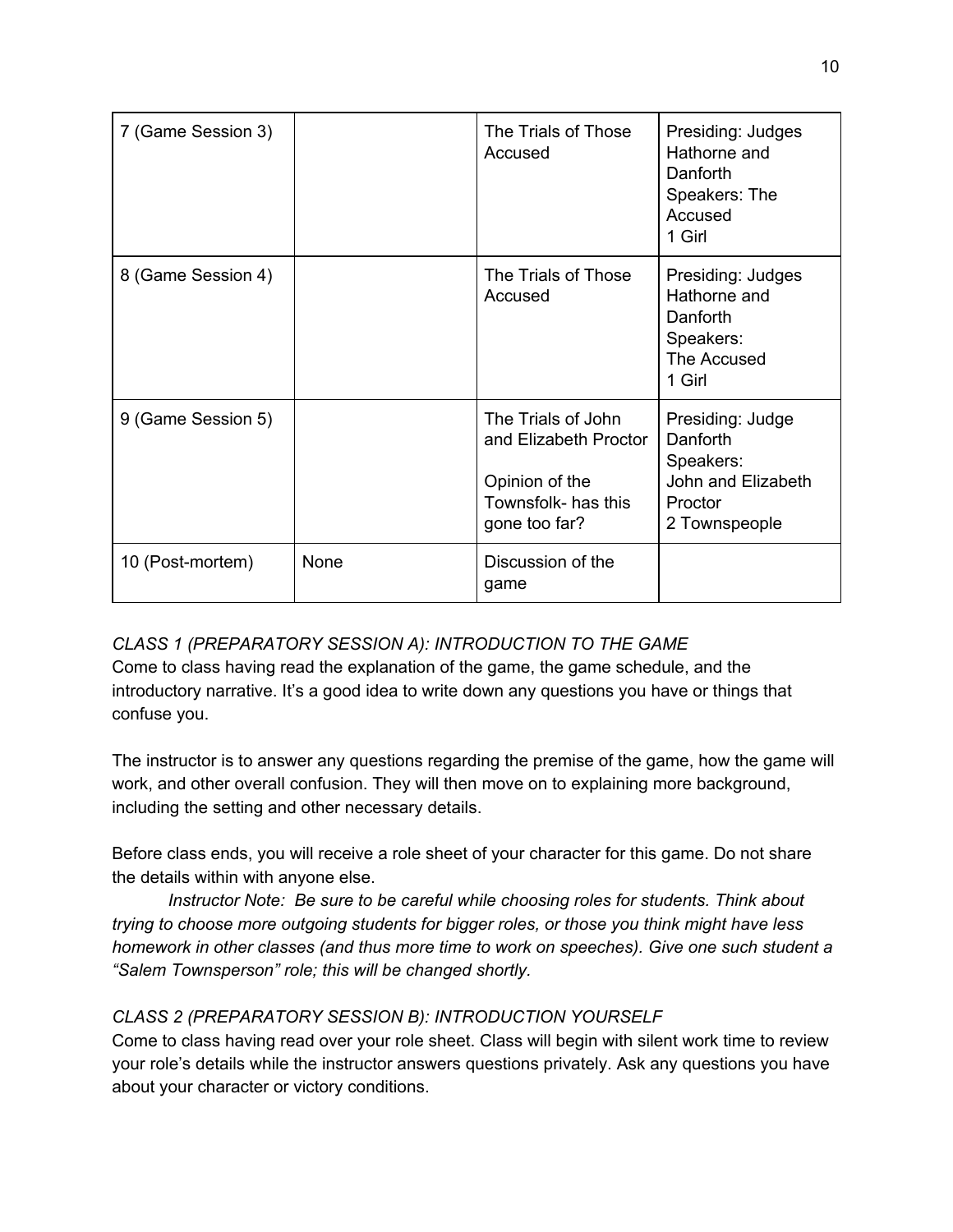The rest of the class time will be spent speaking to others about yourself (as your character). Be careful to not give away any secrets, but begin to feel out the other townsfolk. Think about who to trust, who to dislike, and whose victory conditions may align with your own.

*Instructor Note: Pull aside your "Salem Townsperson" from yesterday. Give them the role sheet for Reverend John Hale, but be sure to impress upon them the importance of* secrecy. Hale is not yet in the game, but you want to make sure the student has time to prepare their speech. Tell them to act simply as a Salem citizen while in class, but review the Hale role *sheet and come to you privately with any questions.*

### *CLASS 3 (PREPARATORY SESSION C): FURTHERING YOURSELF* Come to class having read the primary documents.

This class period is a discussion for these primary documents, including how they relate (or, in some cases, do not relate) to your character and how that might affect the choices you will make. It's a good idea to mark quotes that you think strongly affect your character or would work well to support a speech.

### *CLASS 4 (PREPARATORY SESSION D): FACTION MEETINGS*

This class period is in-class work time to ask any lingering questions, make any character decisions, and begin drafting speeches.

Students are allowed, even encouraged, to work with others if they choose. In fact, it's a good idea to work with those you feel have objectives that closely align with your own. However, be sure to remember that you are making choices that make sense for your character. If someone else has a competing agenda, it's most likely not a good idea to work with them.

The speeches you begin today should be treated more like a draft than a final edition. Especially for those who do not speak until later in the game, other students will touch on many different topics and arguments before your chance to speak. Make sure you are paying attention to the other speakers when the game begins, and edit your speeches to address the points that you feel need furthered or dismissed.

### *CLASS 5: GAME SESSION 1*

Topic: Should Reverend Hale be called upon to help Salem? (Is Betty Parris truly under the influence of a witch?)

*Instructor Note: Guide students to choose speakers that weigh much more heavily to the* "Yes" option. It is critical to the play and the rest of the game that Hale be called to Salem. Reverend Parris opens the topic with a 2-4 minute speech

Each chosen speaker must give a 4-5 minute speech explaining their point of view and urging Parris to agree with their opinion.

1 Girl

2 Townspeople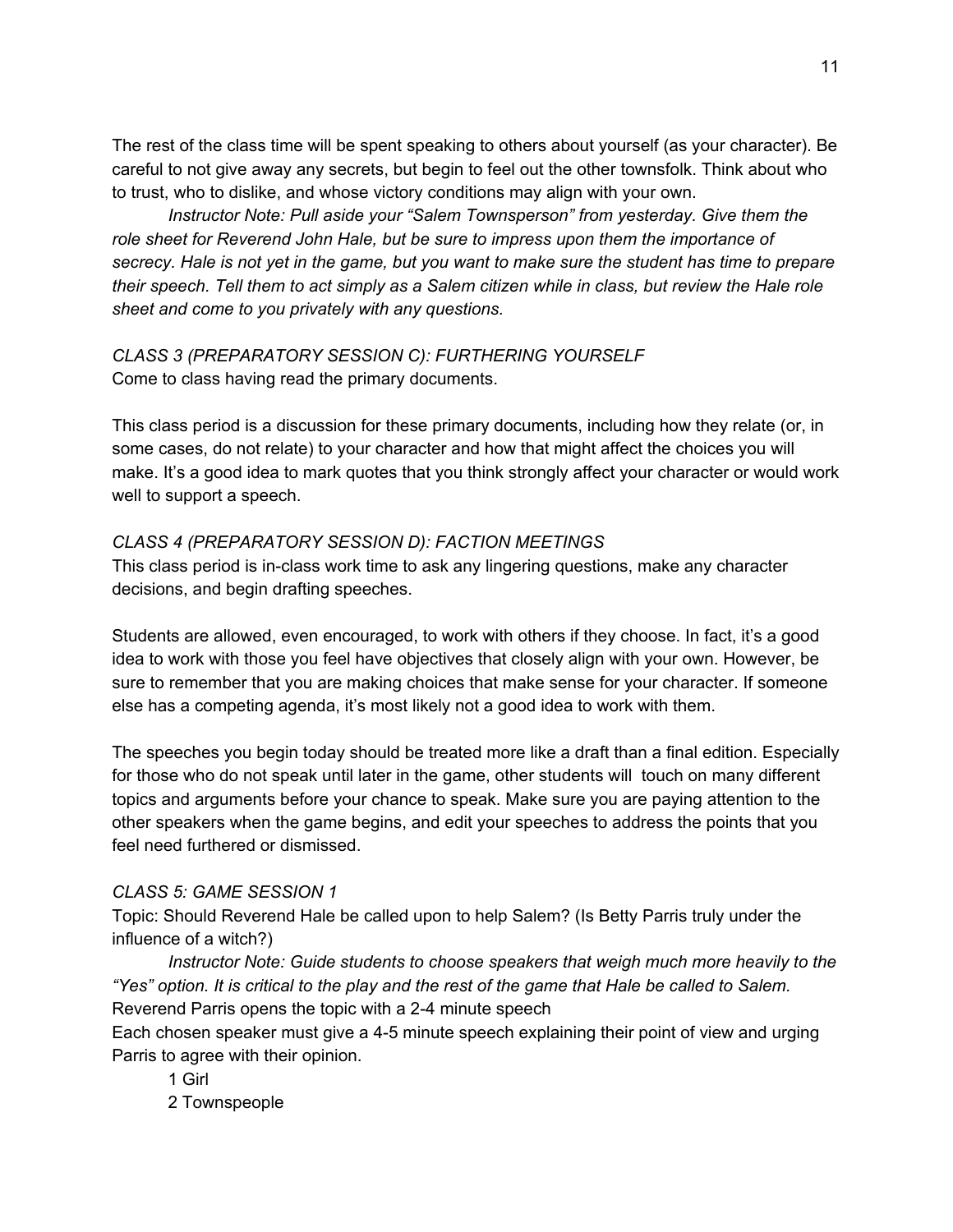Reverend Parris is allowed time to come to a final verdict. He must then stand and deliver a speech of at least 2 minutes in length giving his decision and explaining it.

### *CLASS 6: GAME SESSION 2*

Topic: Is witchcraft truly present in Salem?

*Instructor Note: Once again, guide students to choose speakers that weigh much more* heavily to the "Yes" option. It is critical to the play and the rest of the game that at least the *majority believe that witchcraft is present.*

Reverend Hale opens the topic with a 2-4 minute speech

Each chosen speaker must give a 4-5 minute speech explaining their point of view and urging Parris to agree with their opinion.

2 Girls

2 Townspeople

Reverend Parris is allowed time to come to a final verdict. He must then stand and deliver a speech of at least 2 minutes in length giving his decision and explaining it.

### **Accusations of witchcraft begin on this day: Girls have rules in their role sheets regarding this mechanic.**

*CLASS 7: GAME SESSION 3*

Topic: The Trials of the Accused

Judge Hathorne opens the topic with a 2-4 minute speech

Each chosen speaker must give a 4-5 minute speech either arguing their innocence or arguing against the innocence of one of the accused.

1 Girl

### 3 Accused

Reverend Hathorne is allowed time after each speech to come to a final verdict. He must then stand and deliver a speech of at least 1 minute in length giving his decision and explaining it.

### *CLASS 8: GAME SESSION 4*

Topic: The Trials of the Accused

Judge Hathorne opens the topic with a 2-4 minute speech

Each chosen speaker must give a 4-5 minute speech either arguing their innocence or arguing against the innocence of one of the accused.

1 Girl

3 Accused

Reverend Hathorne is allowed time after each speech to come to a final verdict. He must then stand and deliver a speech of at least 1 minute in length giving his decision and explaining it.

### *CLASS 9: GAME SESSION 5*

Topic: The Trials of John and Elizabeth Proctor AND The opinions of the town and citizens (has it gone too far?)

Deputy Governor Danforth opens the topic with a 2-4 minute speech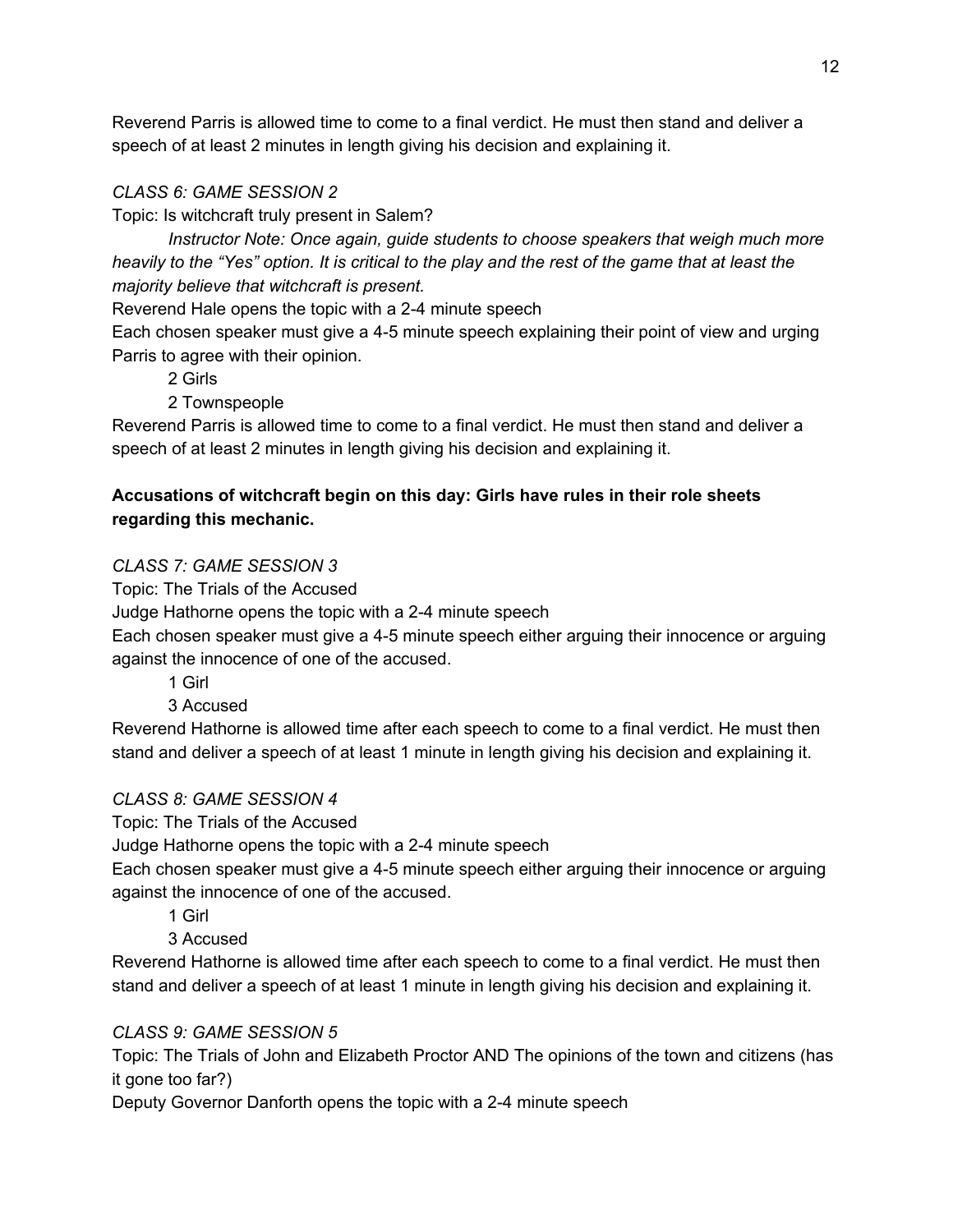John and Elizabeth Proctor must each give a 4-5 minute speech either arguing their innocence. Reverend Hathorne is allowed time after *both* speeches to come to his final verdicts. He must then stand and deliver a speech of at least 1-2 minutes in length giving his decision and explaining it.

Following this, the remaining townsfolk are to speak on whether they think the Officials have gone too far in handling everything. Danforth is to listen, not to offer any verdicts.

### *CLASS 10: POST-MORTEM*

The game is over. Students are encouraged to share secrets or elements of gameplay that were not clear to everyone. The last half of the session will be back in your role as a student, discussing how you thought it went, your opinions on the topics, and any lingering issues or ideas.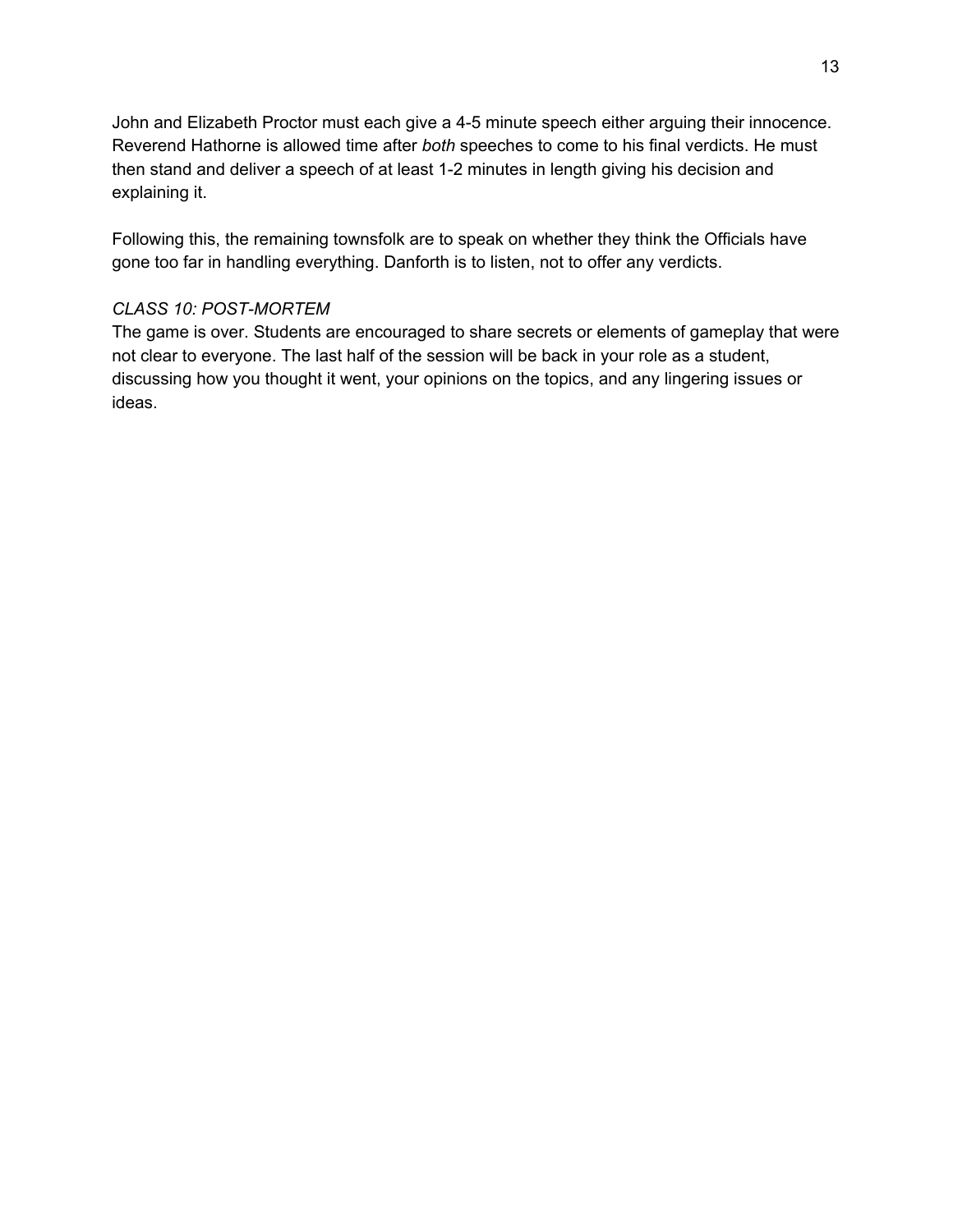# **Primary Documents**

Primary Documents for this game include:

*Best Resources For Women* Anne Bradstreet - "To My Dear and Loving Husband" Anne Bradstreet - "An Epitaph On My Dear & Ever Honored Mother Mrs. Dorothy Dudley"

*For Those Who Believe* Cotton Mather - "The Devil in New England"

*For Those Who Urge Caution* Increase Mather - "Cases of Conscience"

Further Sources may be found at the following sites: <https://historyofmassachusetts.org/salem-witch-trials-primary-sources/> <http://www.17thc.us/primarysources/>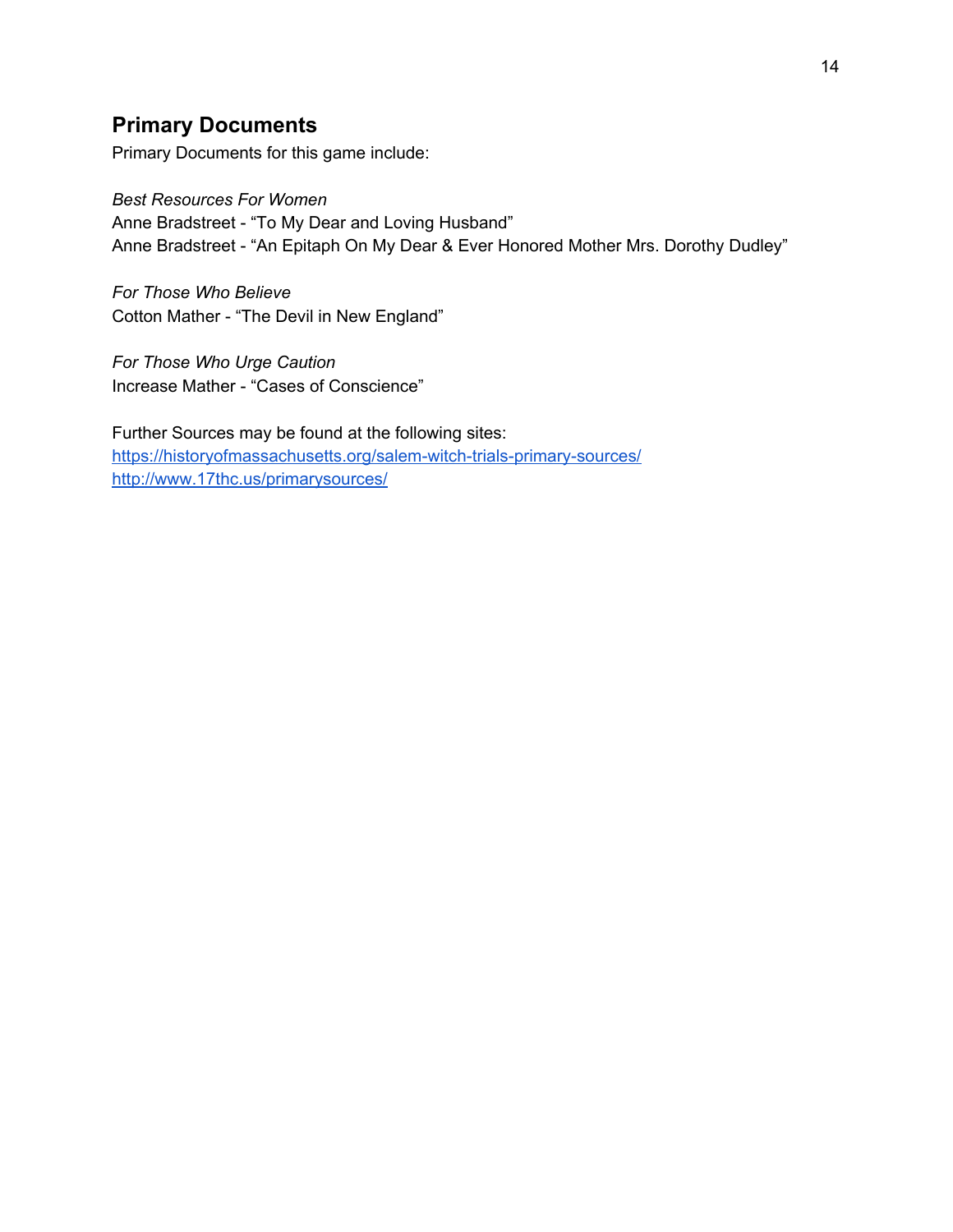# Reverend Samuel Parris

### **In this small, suspicious town, word gets around fast, and people rarely wait to see if the words are true. Take care, use good judgement; DO NOT share the information on this role sheet with other players** *unless you have no other option***.**

You are Samuel Parris, currently in your mid-forties and serving as the Reverend in the town of Salem, Massachusetts. Guardian to your ten year old daughter, Betty, and your unfortunately orphaned niece, seventeen year old Abigail, you provide a home and food, but not a great amount of connection. After all, children are simply thankful for being able to live in nice homes and be provided for, and are no different than small adults.

You try very hard to get the people around you on your side, and you act as a correct, God-serving man. Despite this, you've been persecuted in every town you've ever lived in. This town is no exception. In fact, the other day, someone stood up in the middle of your sermon to open the window - without asking your permission! This church is your domain, and it's insulting that the townspeople don't recognize that. You're quite suspicious that, right now, there is a group, you don't know how large, within your own church that has sworn to remove you from your pulpit...

In the past seven years, this town has gone through two other preachers, and you are the third to take the position. When you moved to Salem, you demanded the deed to your house as security that you would not also be the next to go. Nevertheless, the townspeople show you an alarming amount of disrespect. You've been freezing through these past autumn months with no sign of support from anyone, nevermind the contract you signed that said you would be provided firewood!

#### **An Incident**

Last night, you stayed up later than you usually would, working on the sermon for Sunday's service. As you were settling down to bed, you noticed a light coming from the forest outside of town, when everyone else should have been asleep. You were unable to contain your curiosity and decided to go find the source of this mysterious light. If anyone saw you, you could simply say that you were concerned a farmer or stranger needed help.

As you drew nearer, you heard the sounds of voices, rushing footsteps, and swirling skirts. You looked over the bushes into a clearing only to see your daughter, your niece, and other village girls dancing in wild, unsettling patterns. They seemed out of control, heads thrown back as their voices overlapped and rose together. Tituba, your slave, was waving her arms over the fire, swaying back and forth while speaking words you didn't understand, gibberish that you shudder to remember.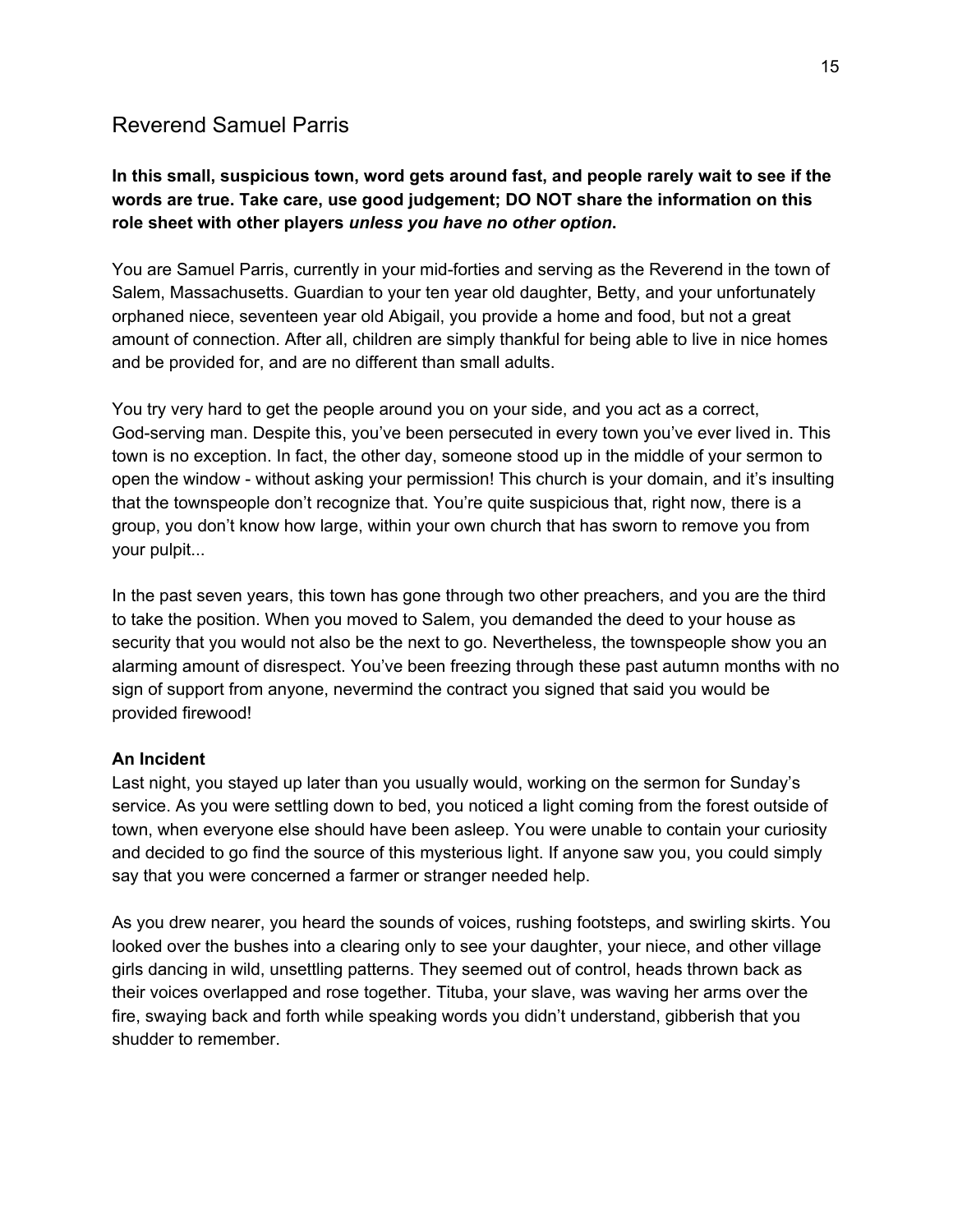Out of the corner of your eye, you also noticed a dress lying in the grass. Next to it, there was a kettle, perhaps with soup, stew, or something else. It was too dark to truly see. Whatever it was, there was something moving inside, struggling and splashing to get out.

Sick of watching, you immediately entered the clearing, shouting for them to stop what they were doing. The girls jumped and shrieked in fear at your arrival, and Betty, your daughter, fainted. She has not opened her eyes since.

You don't know what was happening. Perhaps it was harmless, but you cannot block the sounds from your ears, cannot erase the images from your mind. You need to make sure whatever it was doesn't have anything to do with why Betty now refuses to wake.

*This does not need to be spread around.* Even forgetting the whipping the girls will get for dancing like that, you only just gained some respect in this town. Solve this quietly with your niece, as quickly as you can. Simply ensure that dancing was harmless, and not something more… sinister.

### **VICTORY CONDITIONS**

#### *Primary Requirement*

You shudder to think that your good town is… *infected* by such things, but you know that there are proven accounts of witchcraft and damnation in even the most peaceful of parishes.

The rumors of witches and their dark works cannot be allowed to go unheeded. Baseless conjecture is akin to gossip, and, if left unchecked, it will take on the tinge of country truth that comes with an "everyone knows" mindset. Not to mention, such things would not spread through your good Puritan town if there were no truth to them. Ensure there is no witchcraft polluting this town!

#### *Some Advice…*

*This can be achieved a few different ways. Maybe you clear the names of those accused, or perhaps you hang those who are proven to be witched. In the end, it is your choice to decide how to handle this.*

#### *Secondary Requirement 1 - Personal Fulfillment*

This town might not be the best you've ever lived in, but, here, you have a home, a church, and a purpose. Whatever may unfold, witches or otherwise, ensure that you are not removed from your home and parish. Remain the Reverend of Salem.

#### *Secondary Requirement 2 - Safety*

You know that you aren't imagining the negative feelings against you that are brewing in this town. Make sure, no matter what, you make it through this terrible spring with your life.

*Some Advice….*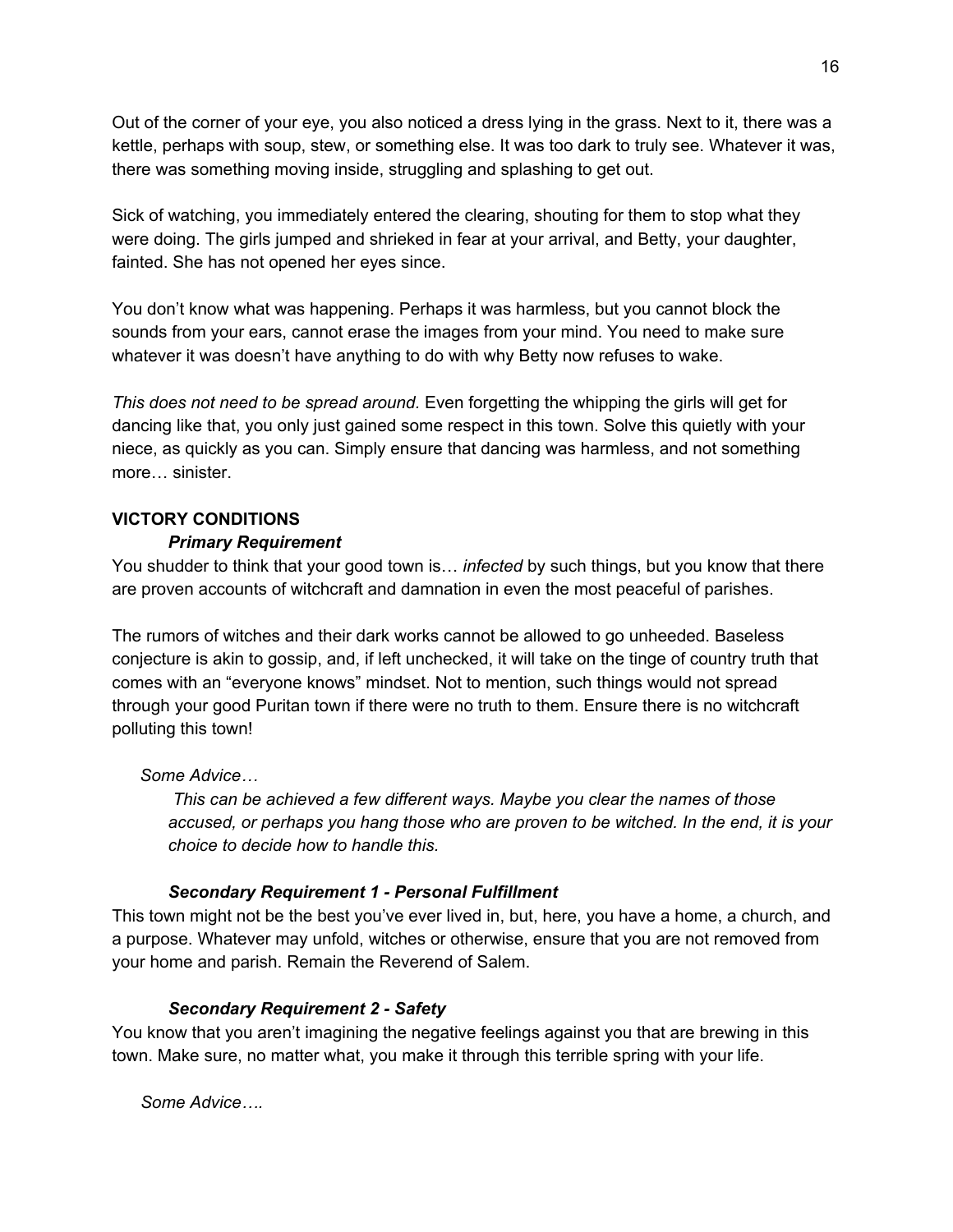*To achieve all of these objectives is your ultimate goal (your "Big Win"), but if you must sacrifice one for the other, that is your choice to make. If you satisfy your secondary* requirements, it will result in a win - just not a "big" one. Would you be willing to sacrifice your life for the good of the parish? Or is it worth a possible witch being allowed to live, *as long as you are spared, as well?*

#### **Relationships: A Quick Guide**

*Betty Parris* is your ten year old daughter. She's a good girl, she doesn't talk back or cause much noise. You're sure she's thankful for the home you provide her. Before the incident, there was no reason to think that she was anything other than a quiet, dutiful daughter.

*Abigail Williams* is your seventeen year old niece. You've allowed her to live with you since the unfortunate passing of her parents. Some people in the community have less-than-kind things to say about her, but you haven't seen any actual proof of anything. At least, you hadn't before the incident.

*John Proctor* is a farmer in the Salem community that rarely attends your Sunday services. He has made no secret of the fact that he does not like you, and, at times when you could no longer hold your temper, you have been known to return those unkind feelings. He might be one of the members of the group that wants to remove you from your church. In fact, you're almost sure he's the leader of that group. However, that said, you have no proof.

The rest of the town is up to you to speak to and discover. It is your decision to choose who to trust and who to avoid.

#### **Assignments**

#### *You are the presiding Reverend of the first session.*

You must begin with a 2-4 minute speech welcoming the town to the session and outlining the day's topic. The day's speakers will be giving speeches to you arguing either **for** or **against** bringing in Reverend John Hale, a well-known expert in witches and dark matters. It's a good idea to outline how serious the issue is, and to make sure your parish knows that you are in control.

You are in charge of making sure the speakers are called upon and taken seriously. This is your meeting house, and you should not let anyone forget it.

After everyone has spoken, you may take a few moments to come to a final decision, but you must stand and give your verdict in an at least 2 minute speech. This speech must include some reasoning for the conclusion you reached. It is ultimately your decision to decide whether you will call in Reverend Hale, but a word of caution: if your opinion does not at least consider the counsel of the town, your already unstable position in this town will only crumble further.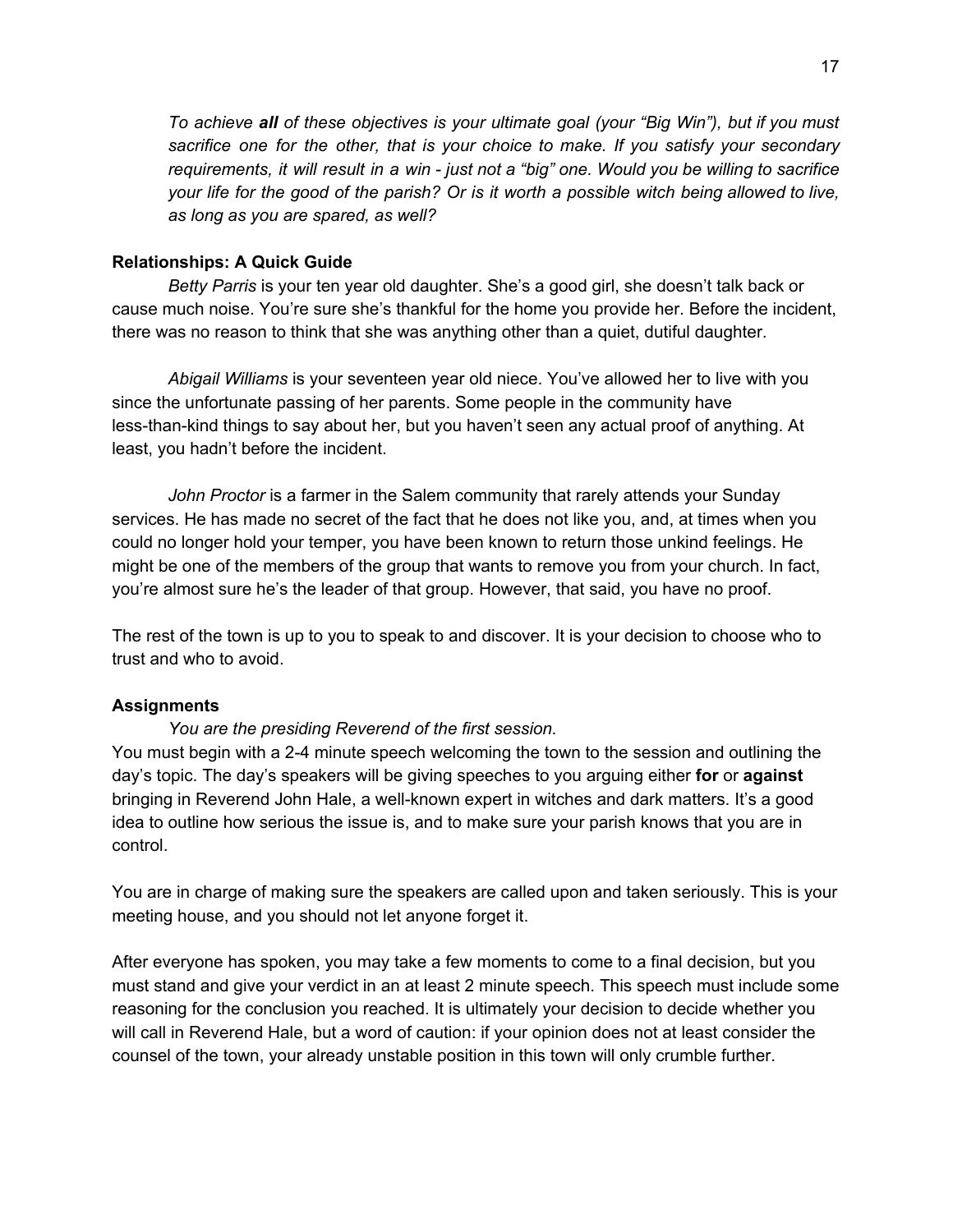### Betty Parris

### **In this small, suspicious town, word gets around fast, and people rarely wait to see if the words are true. Take care, use good judgement; DO NOT share the information on this role sheet with other players** *unless you have no other option***.**

You are Betty Parris, the ten-year-old daughter of Reverend Samuel Parris. You love your father, but, to be honest, he isn't very interested in children or good at caring for them. You've had a difficult and lonely life since your mother passed away. You don't doubt that he loves you, of course, as a good father ought to do, but he always does seem happiest when you're sitting quietly in the corner, not speaking.

Being at home is a little stifling, not that you would ever tell your father, so you like to spend your time with the other girls and young women in the village. You especially like to be around your older cousin, Abigail, even though, at times, you see glimpses that she may be more vicious than she pretends to be around everyone else. As the youngest among the group, however, you aren't paid much attention by the older girls. They allow you to be in their presence, but you'd like it if they went beyond tolerating you someday. You wonder if there's something you can do to show them you're worth their attention, that you're *trustworthy…*

#### **An Incident**

Last night, you, along with your cousin and the other girls, went out to a clearing in the forest with your father's slave, Tituba. Together, you made a fire, gathering sticks, twigs, and the things necessary for what the older girls wanted to do. Although they wouldn't tell you what it was, Ruth kept muttering something about her mother, and Abigail had a bowl of… something. It looked black in the moonlight, shiny and thick in the reflection of the fire.

You looked on in horror (and a little bit of awe) as she lifted the bowl to Tituba, who spoke words over the bowl from across the fire. Words of magic, an incantation to weave a spell. Words to kill Elizabeth Proctor, so that Abigail could have John Proctor all to herself. Abigail drank deeply, leaving a stain around her mouth, teeth red when she smiled sharply.

Ruth stepped up to the flames, taking her turn, asking -- *demanding* -- that Tituba summon the spirits of her dead siblings. The other girls began to dance as she spoke, Tituba lifting her arms and swaying over the fire, speaking a language you didn't recognize. You began to dance with them, feeling alive and energized in the night air. Laughing as you twirled, you let your hair fly around you and your feet guide you where they wanted. Mercy Lewis took off her dress, dancing freely into the forest.

You father leapt from the trees, shouting words you didn't hear through your suddenly pounding heartbeat. The world went black as the forest floor rushed up to meet you.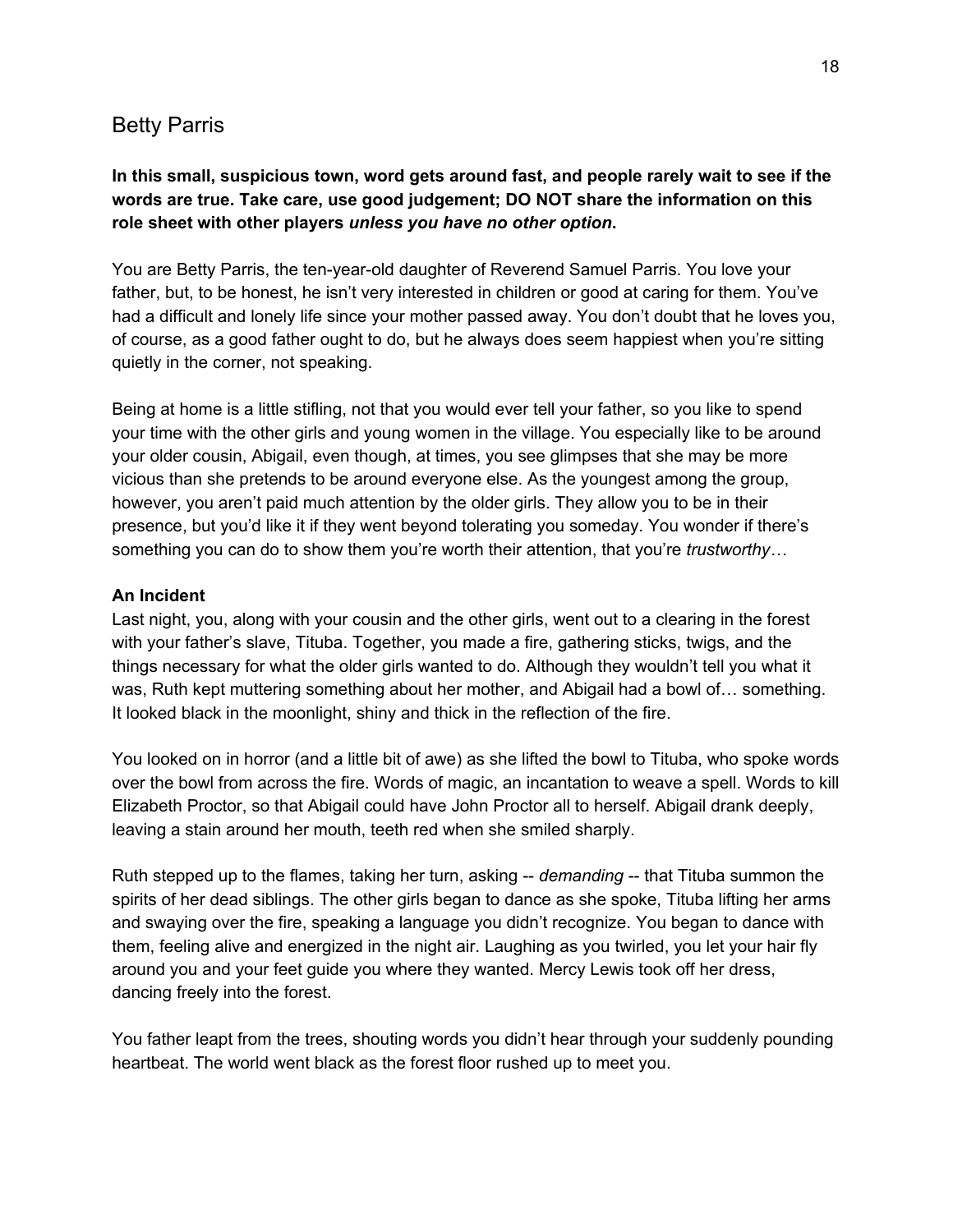#### **Right Now**

#### *You are currently in a deep sleep.*

During most of the first session, you are not allowed to speak. Your condition and refusal to wake are what the debates will center upon. They will argue whether you are cursed or simply sleeping. You are not allowed to answer any questions or add any information.

Only when your friend (the "girl" chosen to speak this day) begins to accuse others in the room of witchcraft are you to stand and support her. Repeat her words, add your own accusations, say any name you recognize. Do not tell anyone of that night in the woods.

#### **VICTORY CONDITIONS**

#### *Primary Requirement*

If anyone in this town finds out that you were dancing in the woods, you will be whipped and punished. If they found out about the rest… the most you could hope for is a long trial before you were hanged.

Accuse as many other people of being witches as you can in order to draw attention away from you and the other girls. The more fractured the town, the less they're looking at you. Be careful to not stretch the town's faith in you by accusing those who would never do such things. If you accuse too many, or accuse the wrong people, the town may see you for the frauds you are.

#### *Secondary Requirement - Accepted Into the Group*

You want nothing more than Abigail's approval and support. With that, you just know that the rest of the girls would see how grown-up you are, how wrong they've been to shake you off like a little kid. *Without outright asking*, try as hard as you can to get Abigail to publically commend you or mention you in a positive way in one of her speeches or papers.

#### **Accusations**

Accusations are allowed to begin when you reach the last half of the second session. They are permitted to continue until the end of the third session. You and the other girls are allowed to stand and accuse people of witchcraft, regardless of whether that day is your "speech" day or not.

You must stand and clearly, loudly, verbally announce the name of the person you are accusing. You may also send the GM an email between game sessions to accuse someone "out of court".

*Instructor Note: These names will be placed in a hat and intermittently pulled out as* people are "hanged". This is to be rigged: leave those who have not yet spoken alive, but "kill" at *least two people. They are to receive new role sheets as Judge Hathorne and Deputy Governor Danforth. Others "killed" are to be given Salem Citizen role sheets.*

#### **Relationships: A Quick Guide**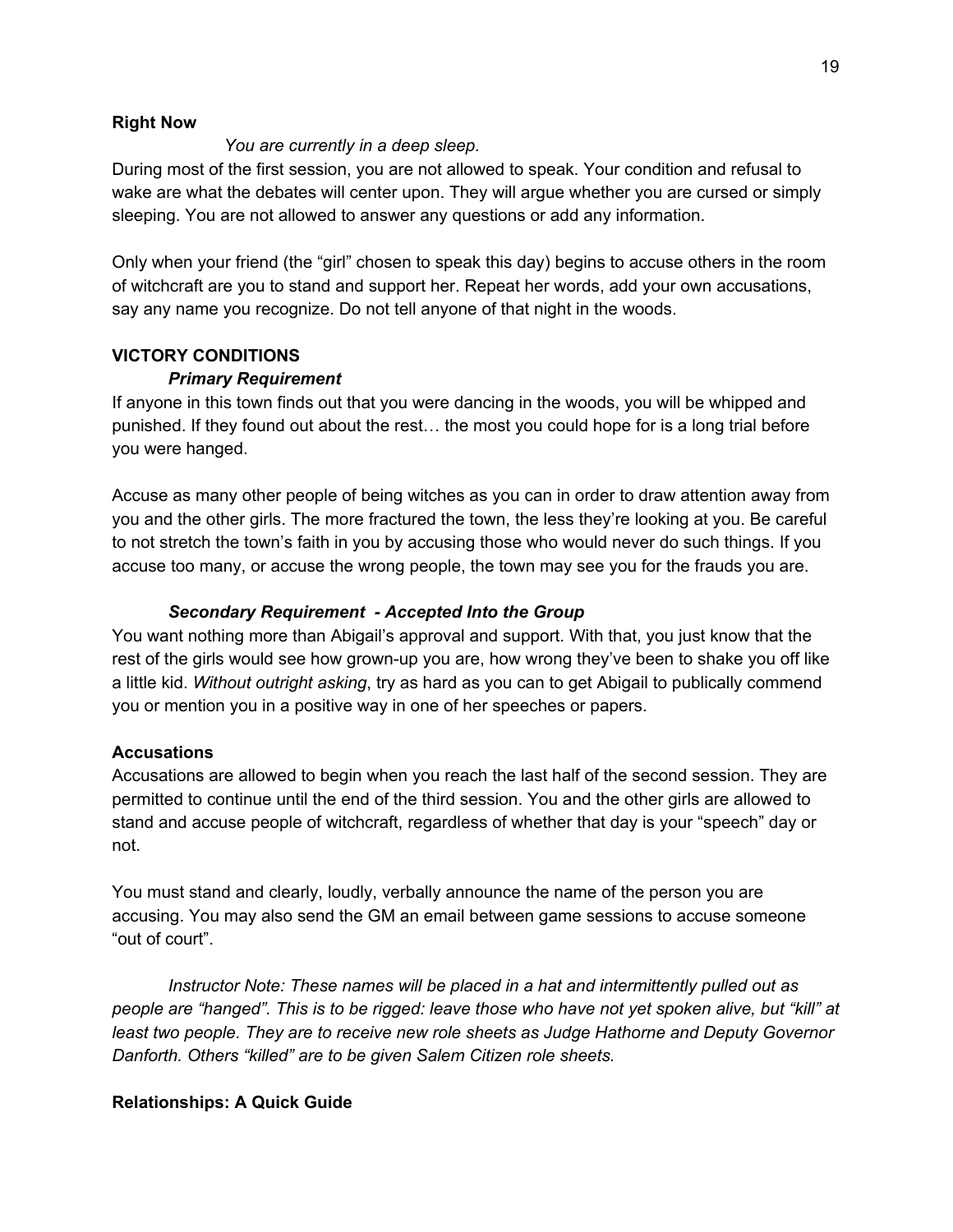*Reverend Samuel Parris* is your father. You love him, of course, but you secretly wish he treated you a little more like his daughter and a little less like a responsibility.

*Abigail Williams* is your seventeen year old cousin. She is the only person who has been close to you since you lost your mother, and you could cry at how much it means to you for her to be there for you. There is a large gap between your ages, so it makes sense that she spends more time with the older girls than you (even if you don't like it). When you hang around the group, you catch glimpses that Abby is more cruel than you thought. She scares you a little. But you still love her, after all.

The rest of the town is up to you to speak to and discover. It is your decision to choose who to trust and who to avoid.

#### **Assignments**

You are a member of the "Girls" faction and may speak on any day the chart outlines a "girl". This is up to you and your faction to decide. Simply ensure that the day chosen aligns with your objectives and experiences (which you are allowed to use in your speeches).

Your paper must be at least 4 pages long, incorporate at least 3 quotes from the primary documents, and translate to a 4-5 minute speech.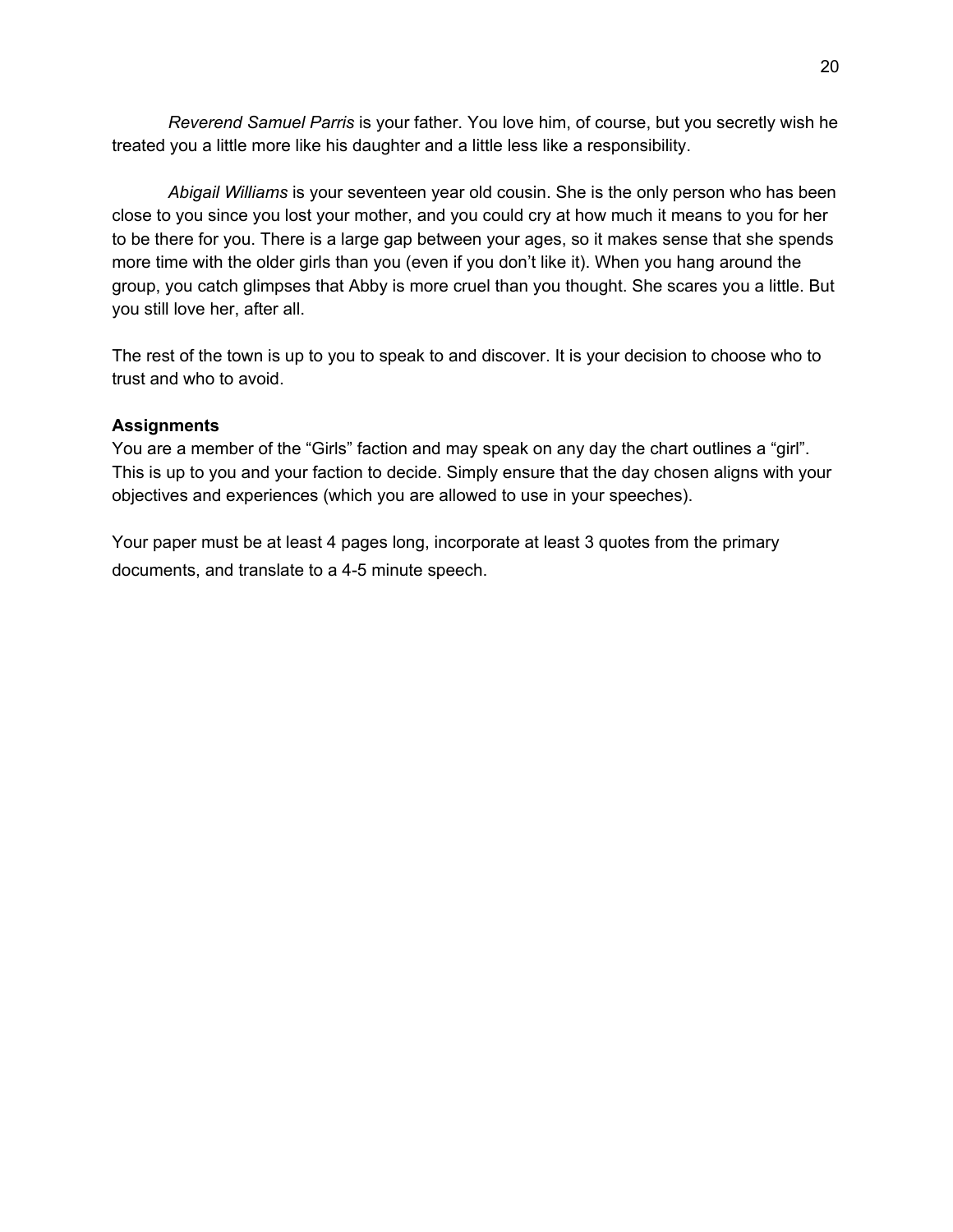# Abigail Williams

### **In this small, suspicious town, word gets around fast, and people rarely wait to see if the words are true. Take care, use good judgement; DO NOT share the information on this role sheet with other players** *unless you have no other option***.**

You are seventeen-year-old Abigail Williams, niece of Reverend Samuel Parris. You are often told as you go about your business around town that you are strikingly beautiful, and many have lamented the fact that a lovely young girl such as yourself is an orphan. The one thing no one wants to talk about is what it might have done to you, witnessing the terrible murder of your beloved parents. Instead, they try to blissfully ignore anything to do with it, like the simple fools they are.

You have learned to hide your true feelings. Unless entirely unavoidable, the only things you tell people are the carefully crafted versions you want them to know. Dealing in half-truths, carefully manufactured stories, and outright lies (that no one can prove wrong…) you've managed to convince the town that you are the image of a pure, virtuous young woman. You have been known to tell numerous different versions of a story many times in order to remain blameless, but you've become so skilled that no one seems to notice how your stories don't quite add up. Lying by omission is such a useful tool; it's so easy to simply add things on when you can't avoid it, rather than outright changing the story.

#### **John Proctor**

You used to work for John and Elizabeth Proctor as their servant, earning nine pounds a year and living in a room in their house in return for helping them keep the house clean and their 3 boys fed. While you were there, you couldn't help but notice how strong John Proctor was, how good he was at farming, hunting, and building. He couldn't help but notice you, too; together you began an affair underneath his wife's nose. After a few months, Elizabeth somehow realized what was happening between the two of you (John certainly wouldn't have told her).

Seven months ago, she fired you and forced John to end your relationship. You *know* that John still loves you. Just like you know you hate Elizabeth. He loves you more than he ever loved her, and he would come right to you, if not for her being in the way. He might even be thankful that she's gone. If only there were some way to get her *out of the picture...*

#### **An Incident**

Reverend Parris has a slave named Tituba from Barbados. You knew that she knew witchcraft, just as well as you knew how badly you wanted to use it. You convinced her to perform a charm, wore her down with threats and punishments until she agreed. She told you that she would prepare the ingredients, and you smiled to yourself at how close you were to your prize.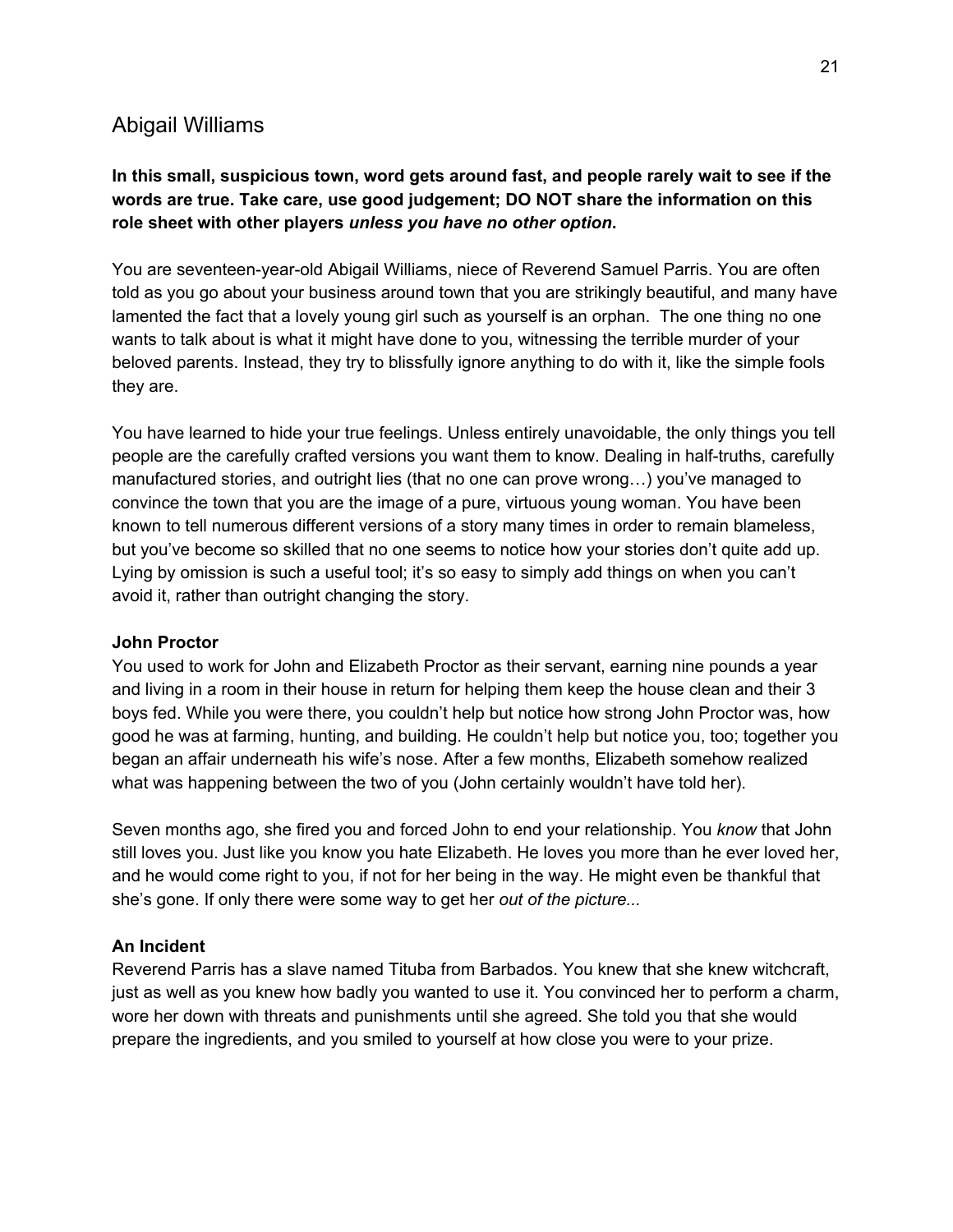Gathering the other girls, you left your houses in the middle of the night and went to a clearing in the forest. Someone brought a kettle, but you can't remember who, or what it was for. It didn't matter. You all worked together to light a fire, and you could hardly suppress your excitement at what you knew was coming.

Tituba spoke strange words over a bowl full of a dark liquid, black in the center but glinting red in the firelight. You knew it was blood. You didn't care. Anything you could do to get rid of that foul woman, Elizabeth Proctor, was worth it. Soon, John would be yours. This charm would kill his ugly, useless wife, and you could begin your new lives together. You drank the blood, grinning at the taste of it.

Ruth stepped up to ask Tituba something, but you didn't bother to listen. Your part of this was over, and your heart felt light with the joy of it. You spun around and stepped, beginning to dance along to the excited pounding of your heart. The other girls joined, skirts flaring and voices raising. Mercy Lewis stepped out of her dress, laughing at the freedom of it.

Reverend Parris, your irritating uncle, came out of nowhere, parting the bushes and shouting. All of the girls jumped and screamed, scared at the sudden appearance of a man. Mercy Lewis slipped into the trees, unseen. Betty fainted.

She hasn't woken since.

#### **VICTORY CONDITIONS**

#### *Primary Requirement*

If anyone in this town finds out that you were dancing in the woods, you will be whipped and punished. If they found out about the rest… the most you could hope for is a long trial before you were hanged.

Accuse as many other people of being witches as you can in order to draw attention away from you and the other girls. The more fractured the town, the less they're looking at you. Be careful to not stretch the town's faith in you by accusing those who would never do such things. If you accuse too many, or accuse the wrong people, the town may see you for the frauds you are.

#### *Secondary Requirement - All Mine*

With all the accusations going around, who would notice if one or two were more... targeted? Ensure that, in the end, any obstacles are removed and make John Proctor yours. If you can't have him, no one else can. And if he doesn't want you (unthinkable, of course he does); make him pay.

#### *Some Advice…*

*If you accuse Elizabeth Proctor immediately, it might be too suspicious. Why would a respectable farmer's wife be involved in witchcraft? However, if her name was just one*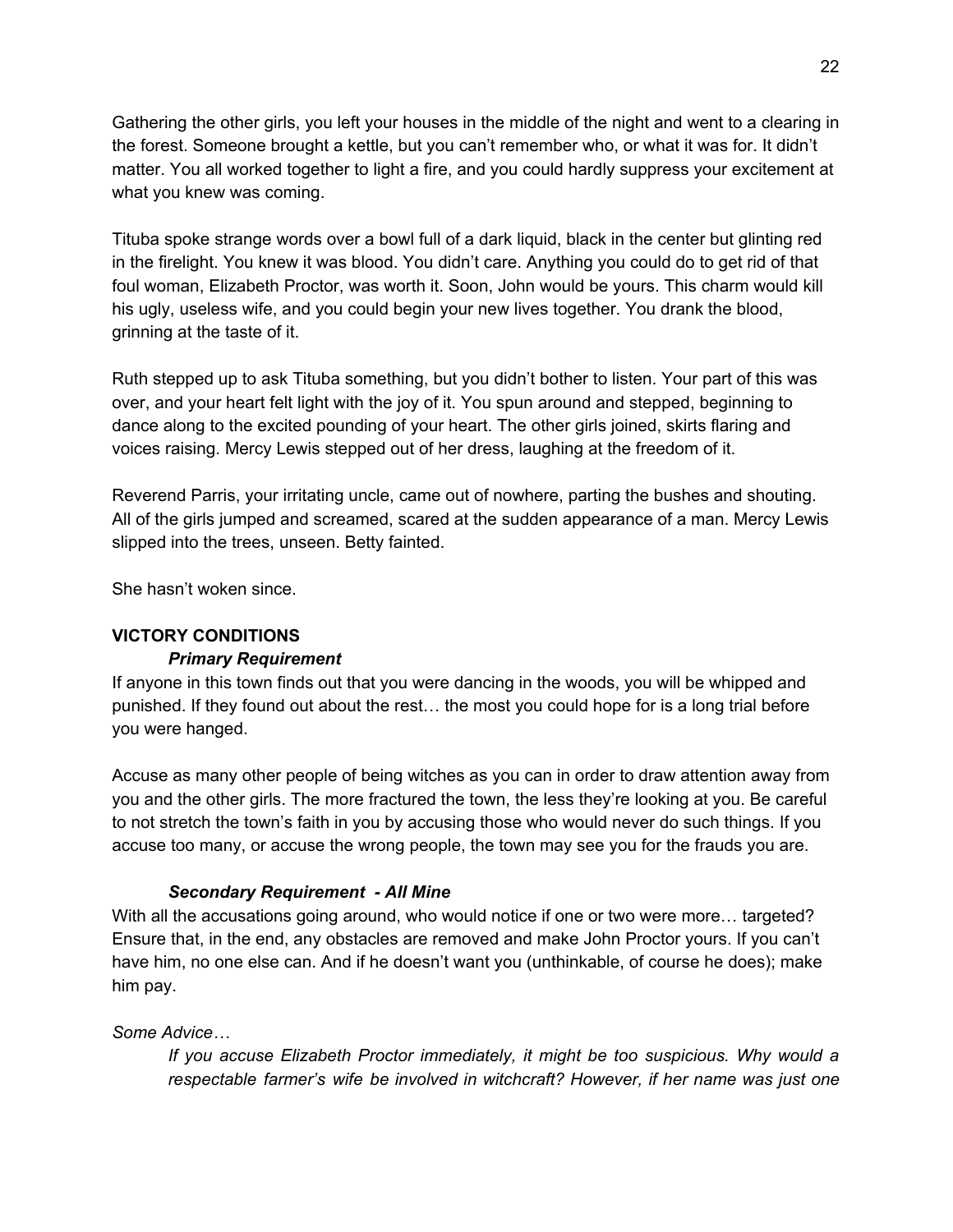*mentioned within a list of others, a few days into the sessions, it's possible it might slip through. Be strategic.*

#### **Accusations**

Accusations are allowed to begin when you reach the last half of the second session. They are permitted to continue until the end of the third session. You and the other girls are allowed to stand and accuse people of witchcraft, regardless of whether that day is your "speech" day or not.

You must stand and clearly, loudly, verbally announce the name of the person you are accusing. You may also send the GM an email between game sessions to accuse someone "out of court".

*Instructor Note: These names will be placed in a hat and intermittently pulled out as* people are "hanged". This is to be rigged: leave those who have not yet spoken alive, but "kill" at *least two people. They are to receive new role sheets as Judge Hathorne and Deputy Governor Danforth. Others "killed" are to be given Salem Citizen role sheets.*

#### **Faking It**

It is a good idea to act "witched," convincing the townspeople that something is wrong. You are in charge of advising the other girls on how to act. You might pretend that you are seeing things, that someone is hurting you, or someone is making you say things you don't want to say. Anything you think might be convincing to those around you.

#### **Relationships: A Quick Guide**

*Reverend Samuel Parris* is your uncle. You don't resent him for taking you in or giving you a place to stay, but you do find him irritating. He could certainly be less paranoid, for a start. Constantly mentioning how there are people trying to kick him out of town, worrying about his image, hating at every noise during service; he's a bit annoying.

*Betty Parris* is your ten year old cousin. She's also a little annoying, tagging along whenever she can, but you don't dislike her. She's simply too young to be of much use.

*John Proctor* is the man you love. Although married to someone else, you know that he loves you still. He'd probably be thankful if you could find a way to get rid of that cold, sniveling woman.

*Elizabeth Proctor* is in the way. John's wife, she is spreading lies about you in the village and destroying the good name you've worked so hard to build for yourself. You despise her, and know that John would come back to you if she were gone.

The rest of the town is up to you to speak to and discover. It is your decision to choose who to trust and who to avoid.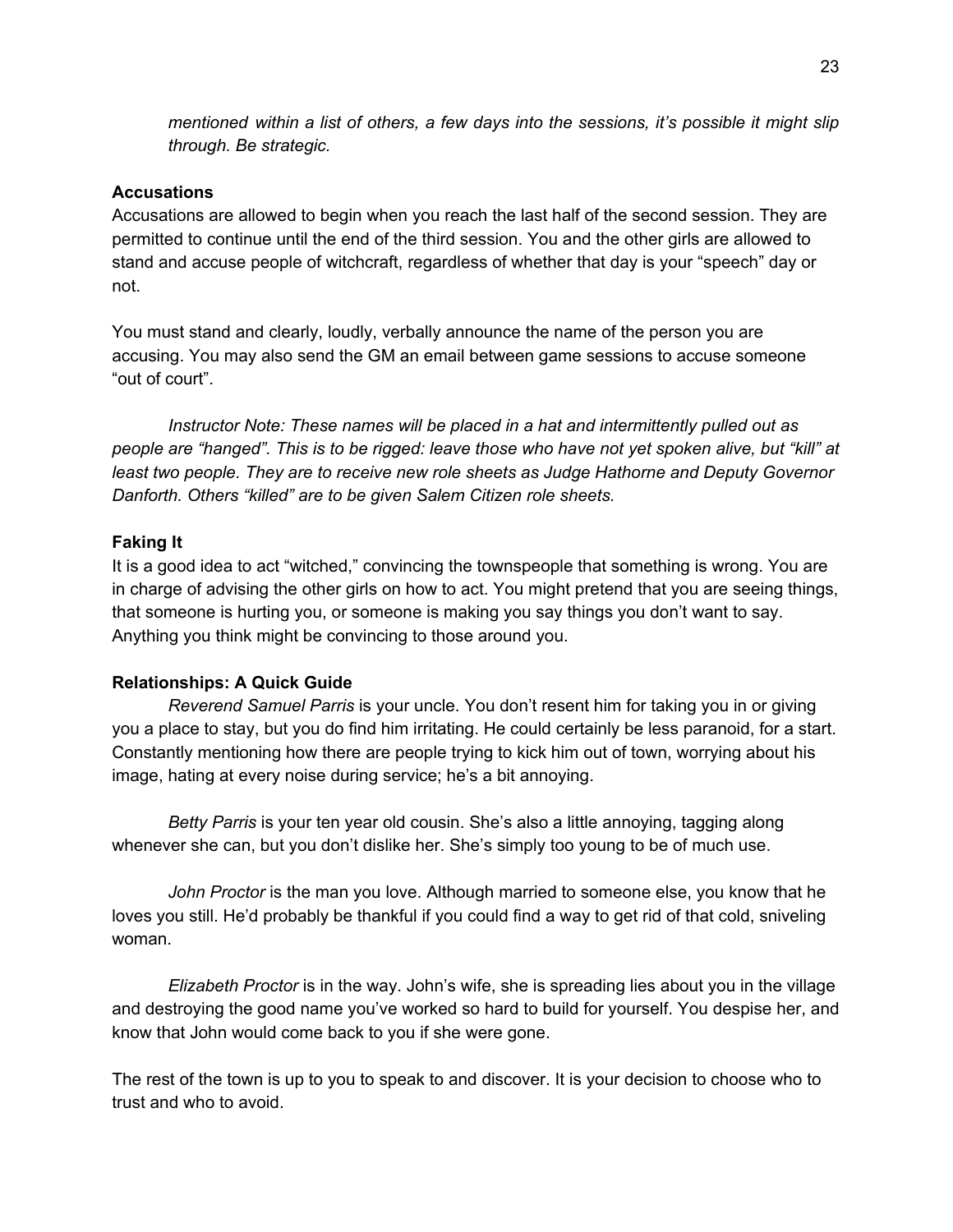#### **Assignments**

You are a member of the "Girls" faction and may speak on any day the chart outlines a "girl". This is up to you and your faction to decide. Simply ensure that the day chosen aligns with your objectives and experiences (which you are allowed to use in your speeches).

Your paper must be at least 4 pages long, incorporate at least 3 quotes from the primary documents, and translate to a 4-5 minute speech.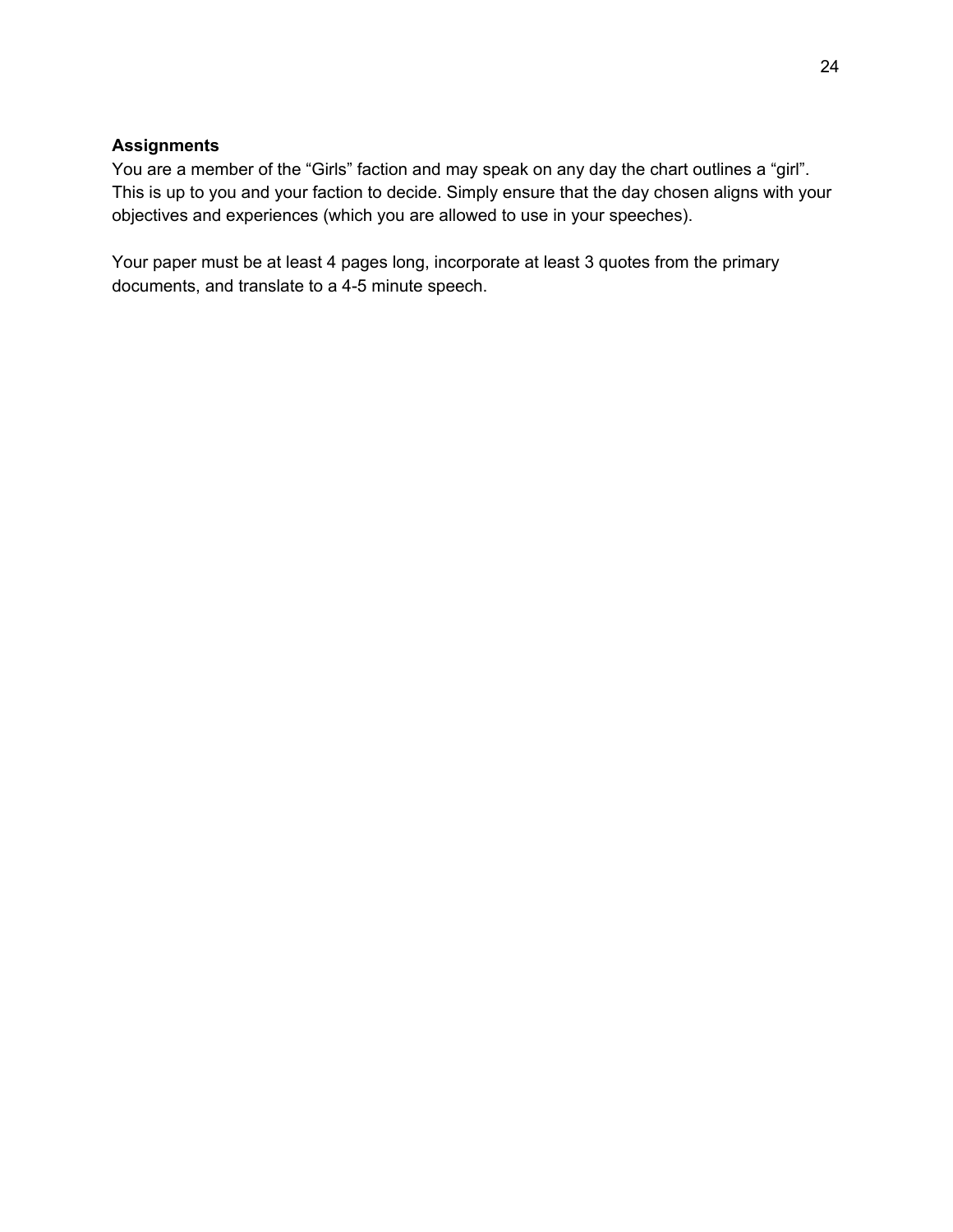### Mary Warren

### **In this small, suspicious town, word gets around fast, and people rarely wait to see if the words are true. Take care, use good judgement; DO NOT share the information on this role sheet with other players** *unless you have no other option***.**

You are seventeen year old Mary Warren. You're friends with Abigail Williams and the other town girls, but you don't like a lot of the things they do. At least being with them is better than being alone. Maybe you're naive, but they can be a bit too cruel at times. A little lonely and shy, you mostly tag along and follow orders. You don't like to talk back to others.

You are a servant for the Proctor's, helping Elizabeth with the housework and chores while John works their fields. They have three little boys that you help take care of, and they pay you well for your services. You have your own little room in their house, and have ever since they hired you seven months ago. Abigail used to work for them. Actually, her firing was rather sudden; you were called in after she was let go, but you don't know why she was asked to leave. All you know is that Abigail despises Elizabeth Proctor, and Elizabeth doesn't seem to like Abigail much, either.

#### **An Incident**

Last night, you went with the other girls out to a clearing in the forest with the Parris' slave, Tituba. You watched as they made a fire, gathering sticks, twigs, and the things necessary for what they wanted to do. They were there for witchcraft, and you wanted to stop them but couldn't build up the courage to say anything. The air was tense and odd; Ruth kept muttering something about her mother, and Abigail had a bowl of… something. It looked black in the moonlight, shiny and thick in the reflection of the fire.

You sat by and watched in horror as she lifted the bowl to Tituba, who spoke words over the bowl from across the fire. Supposedly words of magic, an incantation to weave a spell. Words to kill Elizabeth Proctor, so that Abigail could have John Proctor all to herself. Tituba stealthily winked at you as she spoke, a silent assurance that this was all for show. You weren't even sure she knew how to do magic if she truly wanted to. Either way, Abigail drank deeply, truly believing, the blood leaving a stain around her mouth, teeth red when she smiled sharply.

Ruth stepped up to the flames, taking her turn, asking -- *demanding* -- that Tituba summon the spirits of her dead siblings. The other girls began to dance as she spoke, Tituba lifting her arms and swaying over the fire, speaking her native language. Although it sounded strange, you were sure it had nothing dark about it. You did not join in the dancing. It was frightful, watching them spin and twirl like they'd gone mad, even though you knew there was no magic. Mercy Lewis took off her dress, dancing freely into the forest.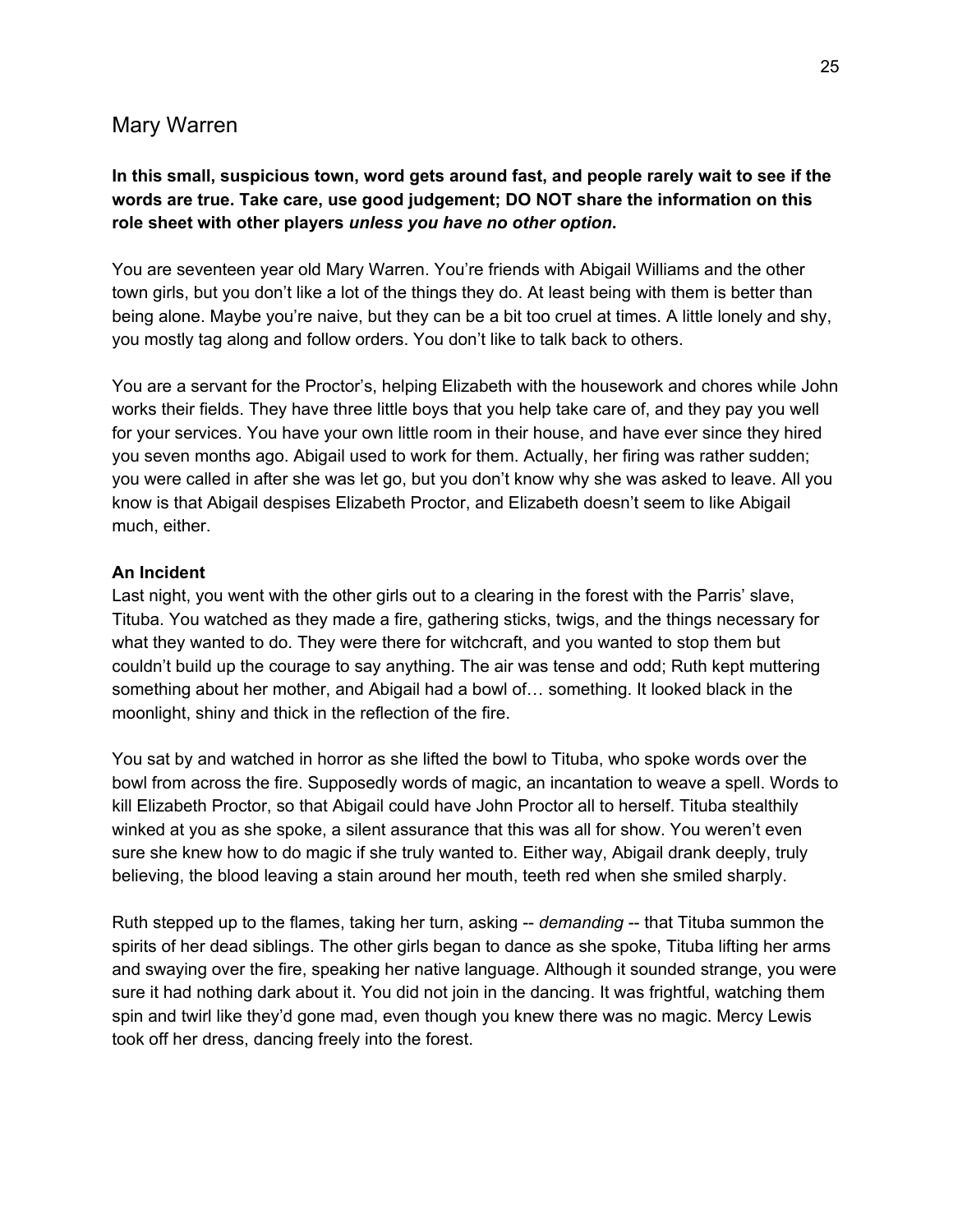Reverend Parris leapt from the trees, shouting words you didn't hear through your suddenly pounding heartbeat. The girls screamed and scattered, Mercy Lewis managing to disappear before he could get a good look at her. As you ran, you heard Betty shriek, and then a thump. Now they're saying that she's sleeping, and will not wake up.

### **VICTORY CONDITIONS**

### *Primary Requirement*

You might not have been dancing, but you were in the forest, regardless. If anyone in this town finds out that you and other girls were out dancing in the woods, you will be whipped and punished. If they found out about the rest… the most you could hope for is a long trial before you were hanged.

Accuse as many other people of being witches as you can in order to draw attention away from you and the other girls. The more fractured the town, the less they're looking at you. Be careful to not stretch the town's faith in you by accusing those who would never do such things. If you accuse too many, or accuse the wrong people, the town may see you for the frauds you are.

### *Secondary Requirement - Follow Your Heart - SECRET FROM THE GIRLS*

Although you love your friends, you do not want to push yourself into being a different person for them. At some point, if this gets to be too much for you, and someone approaches you to present you an "out" to confess everything, you are allowed to do so. In this case, if you choose to take this option, your Primary Requirement no longer fits; it becomes nearly the opposite. Try as hard as you can to convince others that the girls are not telling the truth, that this is all fake.

#### **Accusations**

Accusations are allowed to begin when you reach the last half of the second session. They are permitted to continue until the end of the third session. You and the other girls are allowed to stand and accuse people of witchcraft, regardless of whether that day is your "speech" day or not.

You must stand and clearly, loudly, verbally announce the name of the person you are accusing. You may also send the GM an email between game sessions to accuse someone "out of court".

*Instructor Note: These names will be placed in a hat and intermittently pulled out as* people are "hanged". This is to be rigged: leave those who have not yet spoken alive, but "kill" at *least two people. They are to receive new role sheets as Judge Hathorne and Deputy Governor Danforth. Others "killed" are to be given Salem Citizen role sheets.*

### **Relationships: A Quick Guide**

*Abigail Williams* and the rest of the girls are your friends. Abby, honestly, scares you a little bit, and she can be pretty ruthless at times. You like her most when she's being a normal 17 year old girl, but unfortunately you haven't seen that side of her in a long while.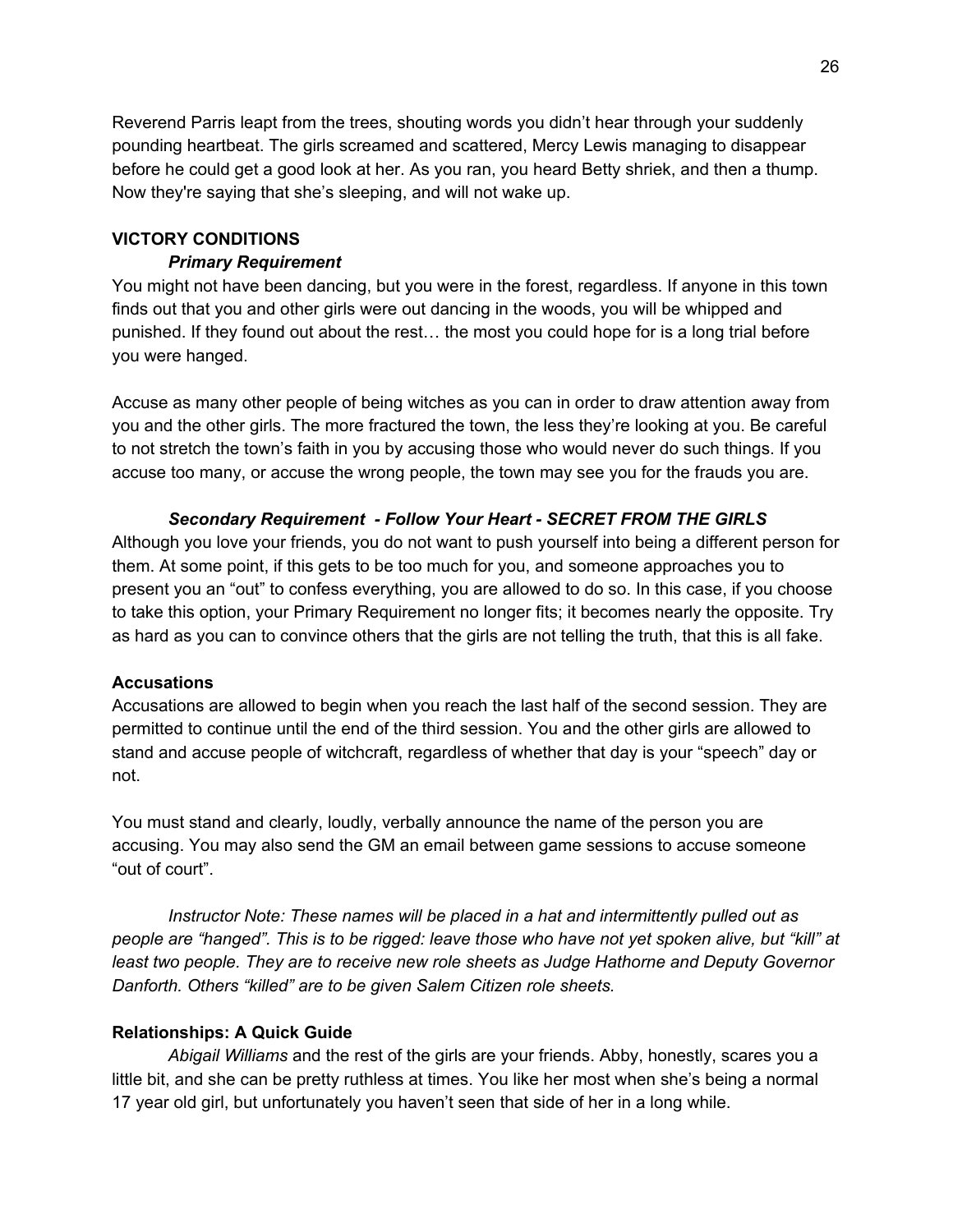*John Proctor* is the man you work for. He seems nice enough, but you pick up on some tension between him and his wife. Something might be going on that you don't know about. Not that it's any of your business.

*Elizabeth Proctor* is John's wife, the woman you work for. She has never been anything but kind to you.

The rest of the town is up to you to speak to and discover. It is your decision to choose who to trust and who to avoid.

#### **Assignments**

You are a member of the "Girls" faction and may speak on any day the chart outlines a "girl". This is up to you and your faction to decide. Simply ensure that the day chosen aligns with your objectives and experiences (which you are allowed to use in your speeches).

Your paper must be at least 4 pages long, incorporate at least 3 quotes from the primary documents, and translate to a 4-5 minute speech.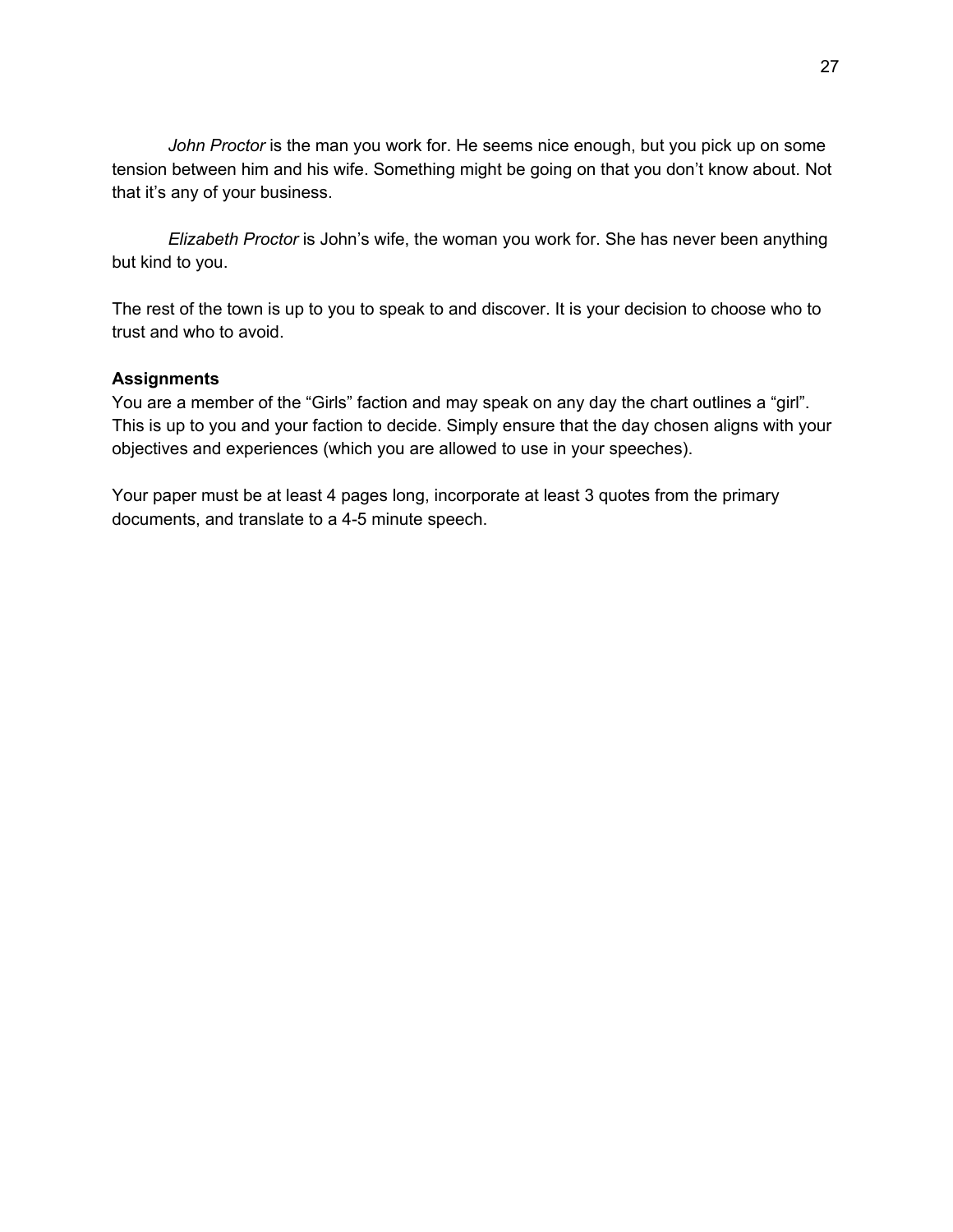### John Proctor

### **In this small, suspicious town, word gets around fast, and people rarely wait to see if the words are true. Take care, use good judgement; DO NOT share the information on this role sheet with other players** *unless you have no other option***.**

You are John Proctor, a mid-thirties farmer of Salem. Together with your wife, Elizabeth, and your servant, Mary Warren, you have a nice farm outside of town and a good home to raise your three boys.

You have an even temper, and are not easily fooled. You don't like gossip or groups, and a few people in town resent you for refusing to join their friend groups or circles. You are too honest, it seems, and people tend to become upset when you refuse to lie to them. In return, many come across as hypocrites; their smiling dishonesty is disgusting.

#### **Hypocrites**

Perhaps one reason you hate hypocrites is that, secretly you are one. You had an affair with Abigail Williams, your 17 year old servant, right underneath your wife's nose. It only lasted a couple months, but you still felt terrible at your deceit. Seven months ago, when Elizabeth finally came to you with her suspicions, you confessed and immediately ended it. You can't help but look at her sometimes, still. You stop yourself, trying not to look, trying to stay true to your wife.

Elizabeth has been distant and sad. She looks at you with doubt every time you go to town to buy something. You are quickly growing tired of having to tiptoe around her. You love her, of course you do, but you deserve respect and trust from your own wife! It was seven months ago!

#### **Religion**

As a Puritan, you are religious. In fact, you helped build the meeting house used for Sunday services, helping to build the roof and hang the door. But you can't force yourself to go to services ever since that new Reverend came to town. Parris preaches of nothing but sin, hellfire, and other terrible things, never mentioning the softer side of the Bible. He also seems to tailor his sermons to his own devices, something you cannot stand. Francis Nurse made good, solid pewter candlesticks for the meeting house, and they had been there for many years. Parris started preaching about golden candlesticks, going on and on about their many virtues and the necessity of them. Twenty weeks it took, but eventually there were golden candlesticks lighting his Bible.

You know he bought those with taxes, tithes, and donations. It fills you with resentment and disgust to see your own hard earned money sitting so casually on the pulpit. You work tirelessly every day, and yet Parris is the one with golden candlesticks. There is no love lost between you and that man.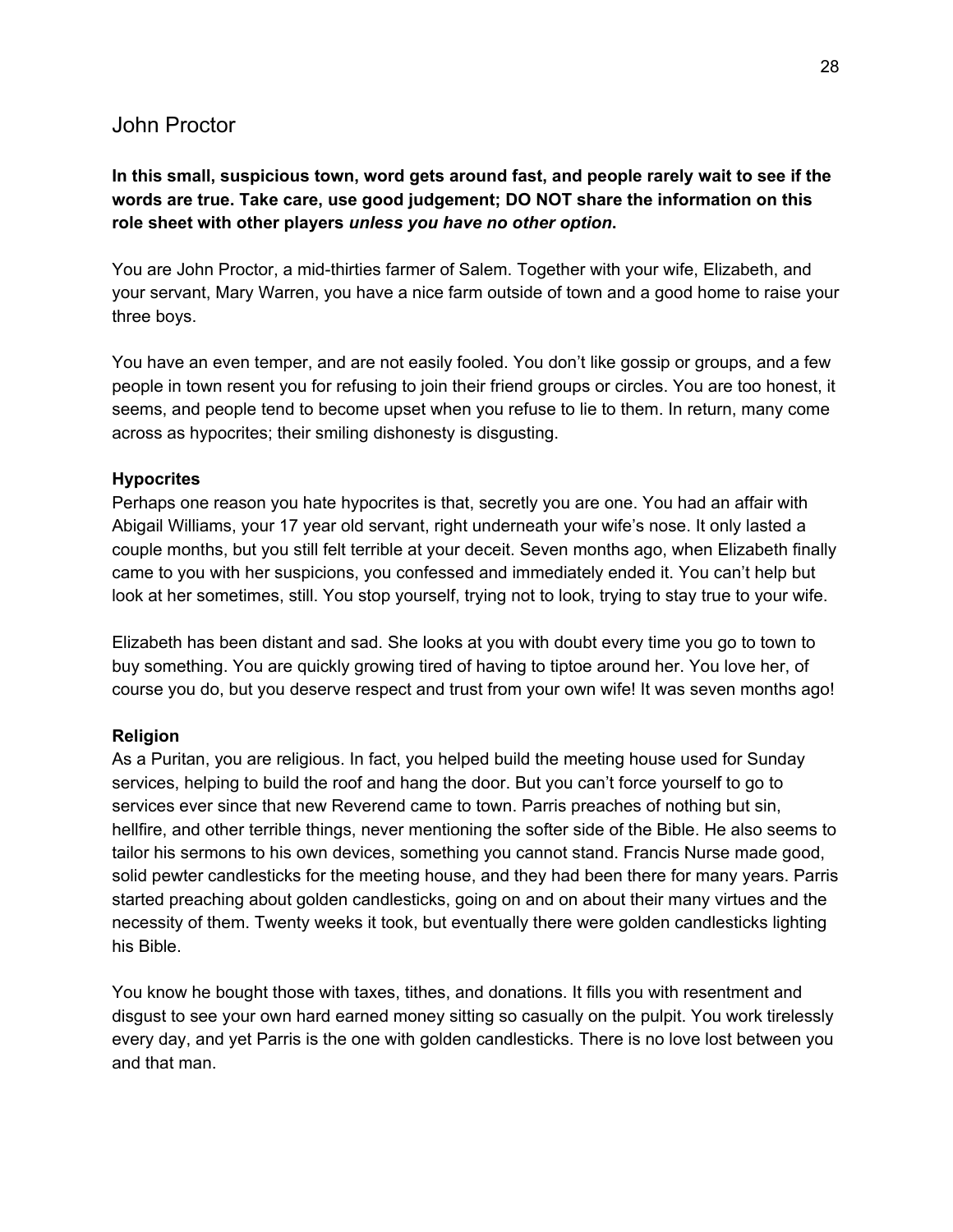#### **Witchcraft**

You don't truly know if you believe in witches or not, but something about this entire thing seems odd to you. It's sudden, for one thing-- no one has ever heard any whispers of witchcraft before this. You find yourself suspicious.

#### **VICTORY CONDITIONS**

#### *Primary Requirement*

Something about all this witchcraft talk does not sit right with you. Find out the truth-- are there witches here in Salem?

#### *Some Advice…*

*Poking around aimlessly will not get you anywhere, and might actually be suspicious to the rest of the townspeople. Try looking at the girls-- which one seems like she might talk to you? Which one might admit the truth? If you push the right person, they might be willing to talk to you and admit what is really going on.*

#### *Secondary Requirement - Image*

Keep your affair a secret and your name clean. This town sees you as a good, honest man, and you would hate to lose that. Both for yourself and for your three boys growing up here. They deserve to grow up with a good name attached to them.

#### **Relationships: A Quick Guide**

*Elizabeth Proctor* is your wife and the mother of your children. You love her, but have to admit that you are growing increasingly annoyed with her suspicions.

*Abigail Williams* is the girl you had an affair with. Your thoughts may stray back to her from time to time, but you've sworn to yourself to stay true to your wife from now on. She continually attempts to rekindle your relationship. You continually refuse.

*Reverend Samuel Parris* is the town pastor. You find him materialistic, hypocritical, selfish, and a long list of other unkind things. You can barely stand the man, and only go to church once a month because you cannot stand to look at his face.

*Mary Warren* is the girl that works for you as a servant. Quiet, maybe a little shy, she doesn't talk much. She seems like a nice enough girl. The girls she spends time with concern you, but nothing has happened before to warrant any worry.

The rest of the town is up to you to speak to and discover. It is your decision to choose who to trust and who to avoid.

#### **Assignments**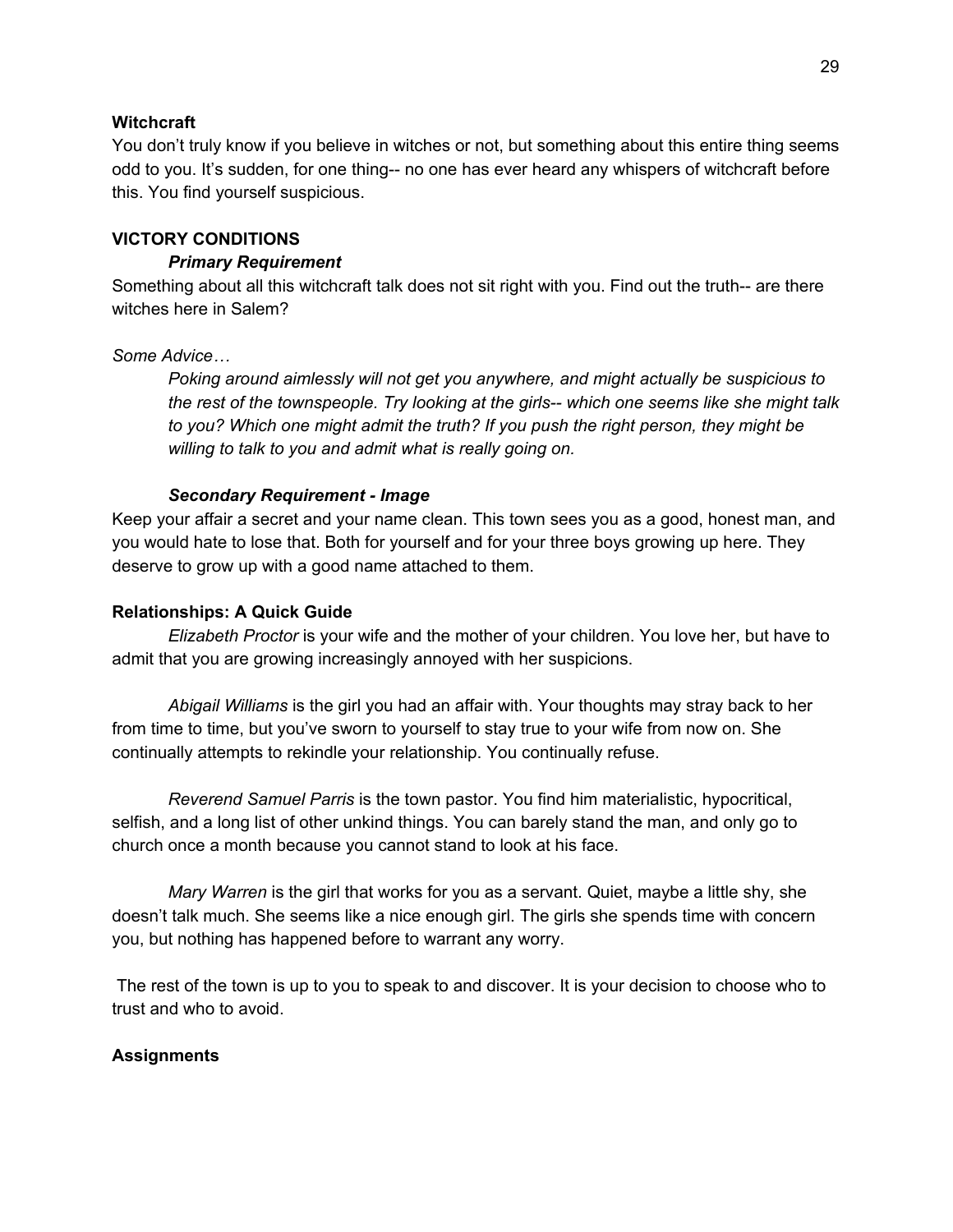In session 5, you will be put on trial for witchcraft. You must defend yourself in a 4-5 minute speech, based on a paper that is at least 4 pages long, using at least 3 quotes from the primary documents.

### *Some Advice…*

If you find that the best way to clear your name is to sully it in a different way, that is your *choice to make. You don't want any secrets to get out, but if your accuser's reputation will be thrown into doubt by that secret, as well, it might be worth admitting.*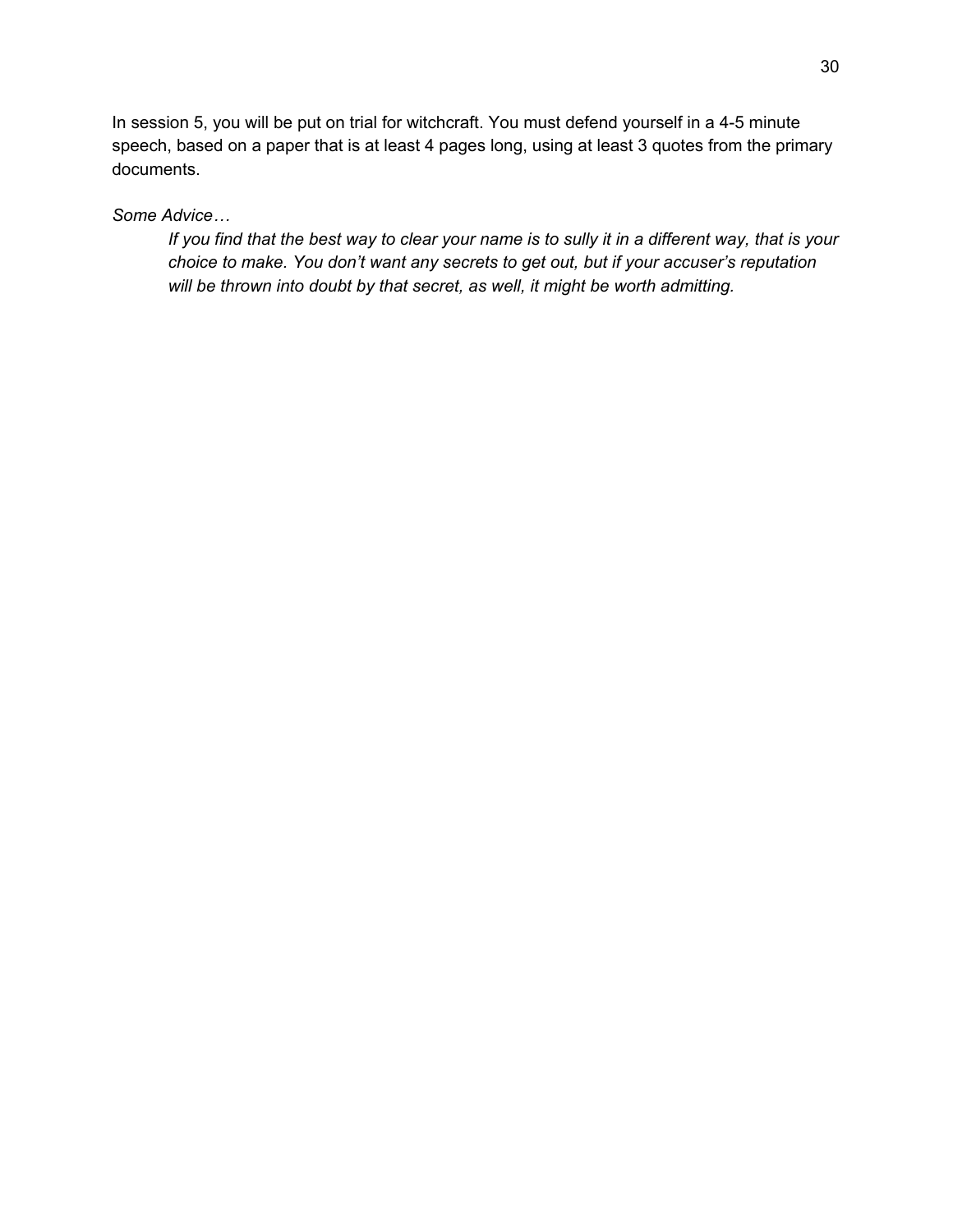# Reverend John Hale

### **In this small, suspicious town, word gets around fast, and people rarely wait to see if the words are true. Take care, use good judgement; DO NOT share the information on this role sheet with other players** *unless you have no other option***.**

Your name is John Hale. At nearly forty years old, you have been told that you look young for your age. You have two little girls that you adore, and you're confident that the work you do helps them live in a better world. Known as an intellectual, you love to read and research topics that you feel will benefit your parish, your family, and your people.

### **Witchcraft**

Precision and evidence are the most beautiful things in the world. You have researched extensively and found the perfect sources to know the *exact* details to look for when searching a town for dark doings. There's no sense in running around like a fool, trying to simply decide if suspicions are correct; there are very clear actions, signs, and tests one must implement to come to the correct conclusion. In fact, using these distinct facts, you cleansed the town of Beverly of a witch that was hiding in their midst just last year.

Witched individuals often see things like birds flying around or cats in the corners of their vision. They might be injured by someone harming a doll that looks like them, or forced to say things they don't mean.

#### **Right Now**

You have been called here to Salem on rumors. They say that a girl is refusing to wake, and that she tries to fly out of the window. This is, of course, all nonsense, but it's hardly the fault of Salem. They are simple farmers and townspeople. Although they mean well, they simply do not know what to look for. Coming here is an errand you are happy to accept. You are a specialist, after all, and being publicly called for is a wonderful confirmation that your unique skills are not only required, but trusted. You feel almost like a young doctor, head full of recently learned symptoms and cures, ready to take on your first patient.

You are ready to hear evidence and make your judgements.

### **VICTORY CONDITIONS**

#### *Primary Requirement*

This is a small town, barely scraping by in the harsh winters. They do not need more strife. The rumors of witches and their dark works cannot be allowed to go unheeded. Baseless conjecture is akin to gossip, and, if left unchecked, it will take on the tinge of country truth that comes with an "everyone knows" mindset. Not to mention, it's hard to imagine the rumors would have gotten this far if there were no truth to them. Ensure there is no witchcraft polluting this town!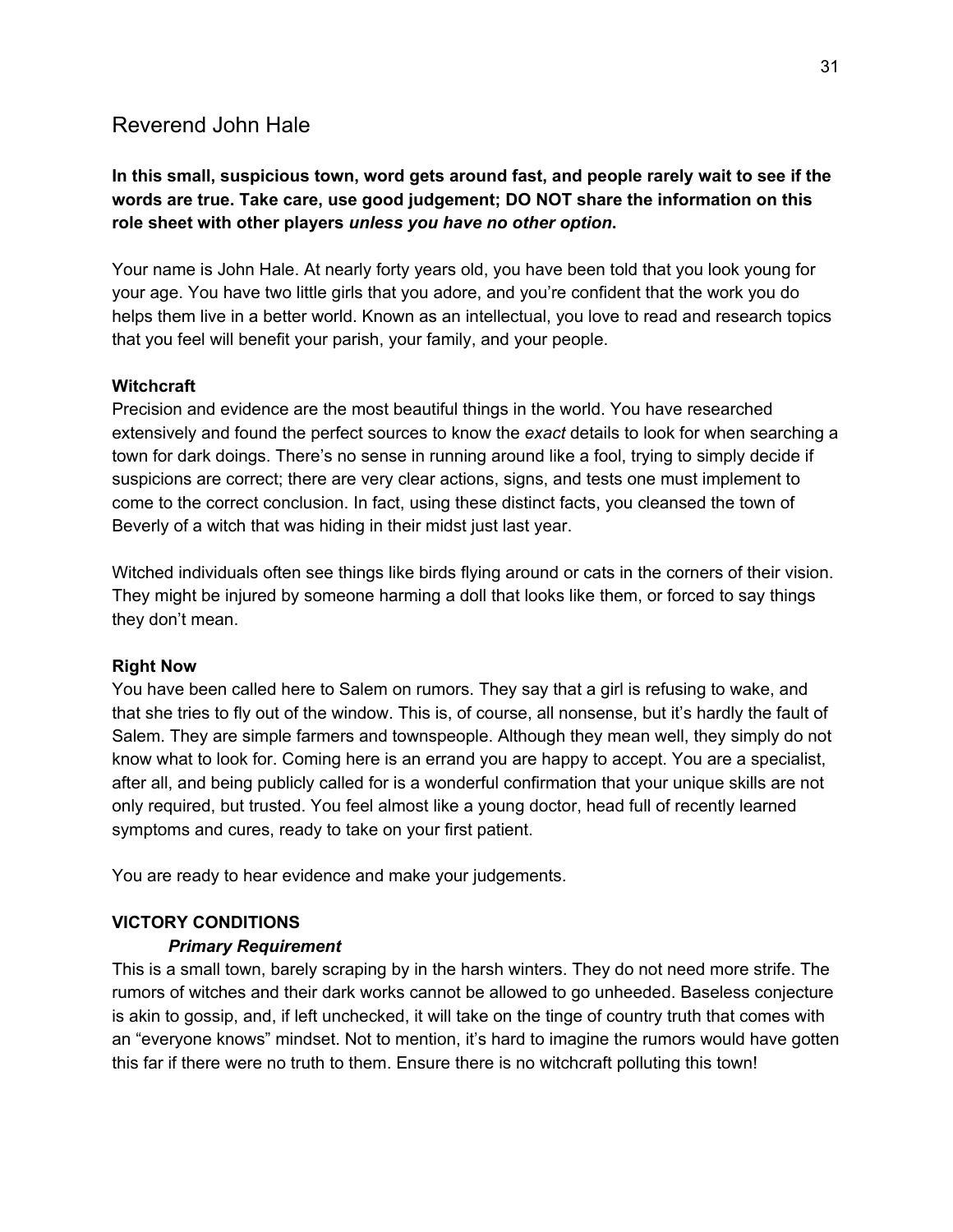#### *Some Advice…*

*This can be achieved a few different ways. Maybe you clear the names of those accused, or perhaps you hang those who are proven to be witched. In the end, it is your choice to decide how to handle this.*

#### *Secondary Requirement - A Change of Heart? - SECRET OUT*

You are one of the few people who know the true signs of witchcraft, but you are not the only judge and official in the town. It's possible that they may take this further than you can truly believe. If you feel that the Officials have overreached their powers you are allowed to *change factions* and join the Town.

This is to be done quietly and in secret. If you choose this out, your primary requirement is no longer applicable. Instead, you will win the game if you quietly manage to save the life of at least one accused.

*This may be undertaken in a few ways. Do you help them write their defense? Do you* quietly convince the Judges to rule in their favor? It is up to you, as long as you save a *life you believe deserves to be saved.*

#### **Relationships: A Quick Guide**

*Reverend Samuel Parris* has a little of your respect, if only because he is a Reverend, like yourself. You have not met the man previously.

*Rebecca Nurse* is the only name you've heard before, and you have heard only good things. A respected older woman, you trust her opinions to a point, but still not above your own eyes and ears.

You are not from here. The rest of the town is up to you to speak to and discover. It is your decision to choose who to trust and who to avoid.

#### **Assignments**

#### *You are the presiding Reverend of the second session.*

You must begin with a 2-4 minute speech thanking the town for calling on your expertise and welcoming them to the session. Outline the day's topic. The day's speakers will be giving speeches to you arguing either **yes** or **no** that there is witchcraft in Salem. It's a good idea to outline how serious the issue is, and to make sure they know that you are in control.

You are in charge of making sure the speakers are called upon and taken seriously. This is your chosen field, and you should not let anyone forget it.

After everyone has spoken, you may take a few moments to come to a final decision, but you must stand and give your verdict in an at least 2 minute speech. This speech must include some reasoning for the conclusion you reached.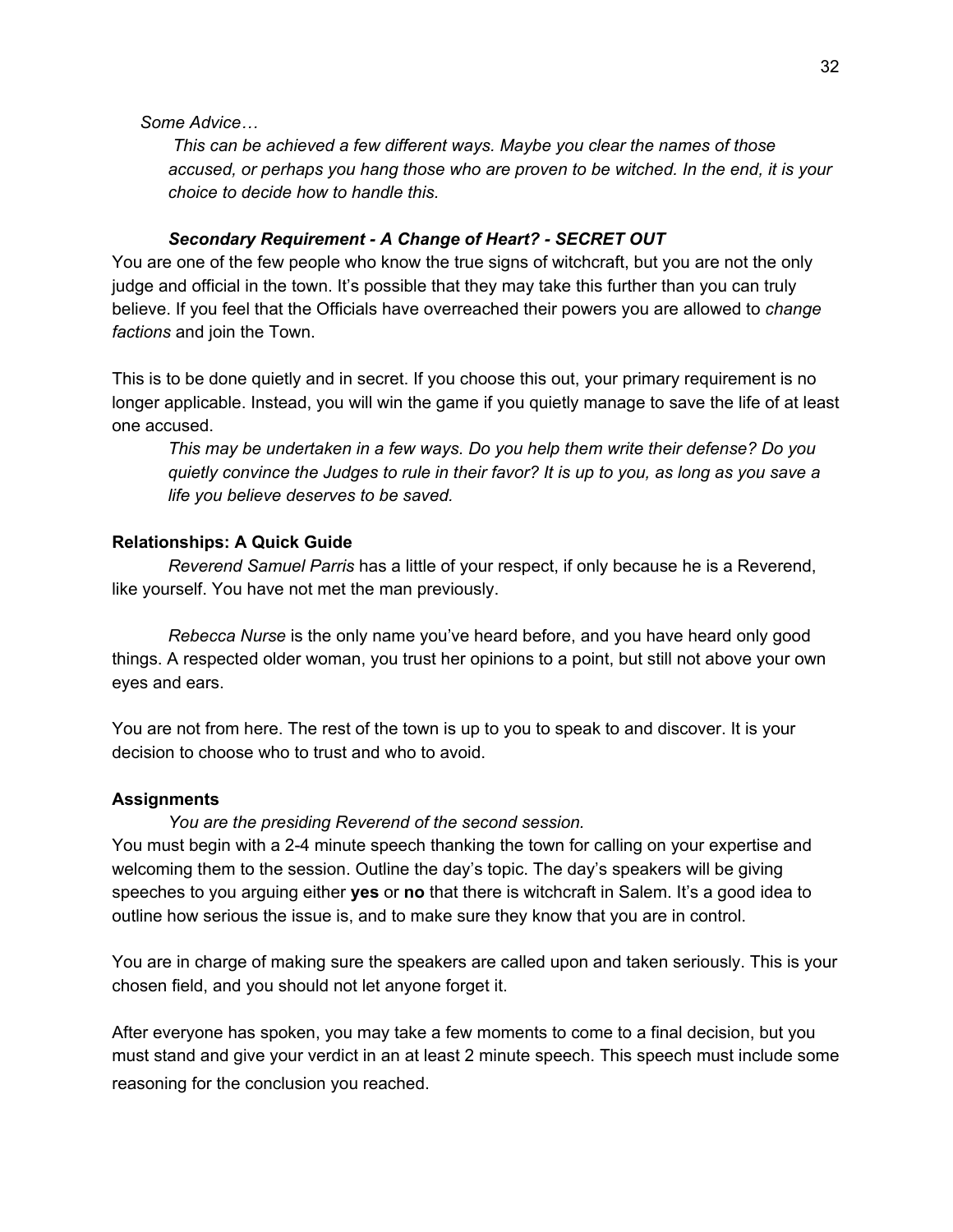# Elizabeth Proctor

### **In this small, suspicious town, word gets around fast, and people rarely wait to see if the words are true. Take care, use good judgement; DO NOT share the information on this role sheet with other players** *unless you have no other option***.**

You are Elizabeth Proctor. John Proctor, your husband, is a farmer. Together, you, your husband, and your three boys live on the family farm. For the past seven months, a quiet local girl named Mary Warren has lived with your family and worked as a servant, helping to mend clothes, cook, clean, and anything else you might need her for.

### **Marriage Affairs**

Seven months ago, you had a different servant. Abigail Williams, Reverend Parris' niece he had taken in after her parents were murdered. You hired her after hearing the sad story, hoping being surrounded by your loving family would help her settle in and, maybe, prepare her for starting a family of her own one day. As the niece of the Reverend, and you hoped it was a sign that she was a good girl, willing to work and not likely to steal.

You fired her after discovering the affair between her and your husband.

He confessed to it as soon as you hinted to him that you knew, and ended it immediately. Nonetheless, your relationship has been strained since the affair. It's not that you're punishing him, not at all, it's just that you cannot help your emotions. You've felt distant, sad, and slightly doubtful of him. You don't think he'd ever do anything to hurt you-- but you thought that before, too. And you know that Abigail still has feelings for him.

You haven't told anyone else about any of it, but you have said some things in town that you couldn't help but let slip. For example, when Goody Putnam asked why you've missed so many church services, your feelings about Abigail couldn't stay quiet. Of course you regretted missing so many sermons, but you couldn't bear to sit next to something soiled.

#### **Witchcraft**

You are a good Puritan woman, and you fully believe the Bible and its teachings. Yet, you also know that in the Bible, they speak of witches and their dark workings. As devout as you are, that is just something you've never fully been able to believe. *You do not believe in witches or witchcraft.* You know that this is a fraud, right from the beginning. You do not know why it's gotten so far, but you can't stop it. There is no proof that it's not real, as far as you know.

Abigail is involved, and that makes you worry. That girl despises you. It wouldn't be too far out of the realm of possibility for her to take this opportunity to get rid of you.

### **VICTORY CONDITIONS**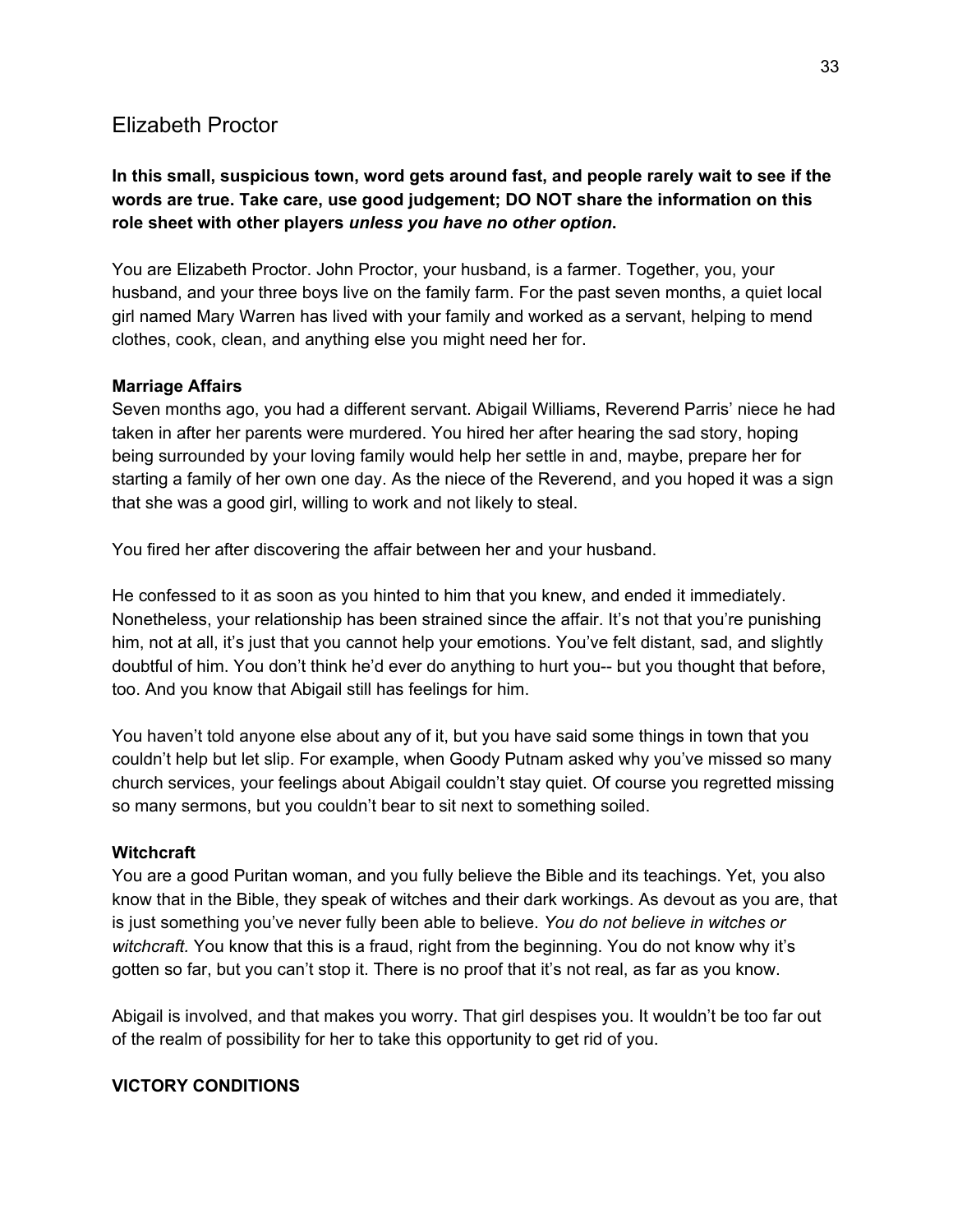#### *Primary Requirement*

You know that, somehow, Abigail is going to use this situation to get you out of the way and ruin your family. Stay as virtuous as you can, helping others or doing good works, so that if you are accused, you have a better chance of arguing for your innocence. Stay alive. Make it through this terrible scenario.

#### **Relationships: A Quick Guide**

*John Proctor* is your husband, a calm and honest man in his mid-thirties. Well, as honest as one can be with a secret, months-long affair in his past. You love him, you trust him, and you appreciate everything he does for you and your three children. It's simply hard to act like you used to with him. Unintentionally, you've been sad and distant, and can't help but doubt him when he goes to town or says he's meeting someone.

*Abigail Williams* is the woman that tempted your husband away from you. You cannot stand her, and know that she is still trying to get him back. You've missed church services many times this year, even though you are devout and spiritual, simply because you couldn't force yourself to sit next to her, seeing her act like a good, perfect church girl.

*Mary Warren* is your servant, a quiet girl who lives with you to help with chores and housework.

The rest of the town is up to you to speak to and discover. It is your decision to choose who to trust and who to avoid.

#### **Assignments**

In session 5, you will be put on trial for witchcraft. You must defend yourself in a 4-5 minute speech, based on a paper that is at least 4 pages long, using at least 3 quotes from the primary documents.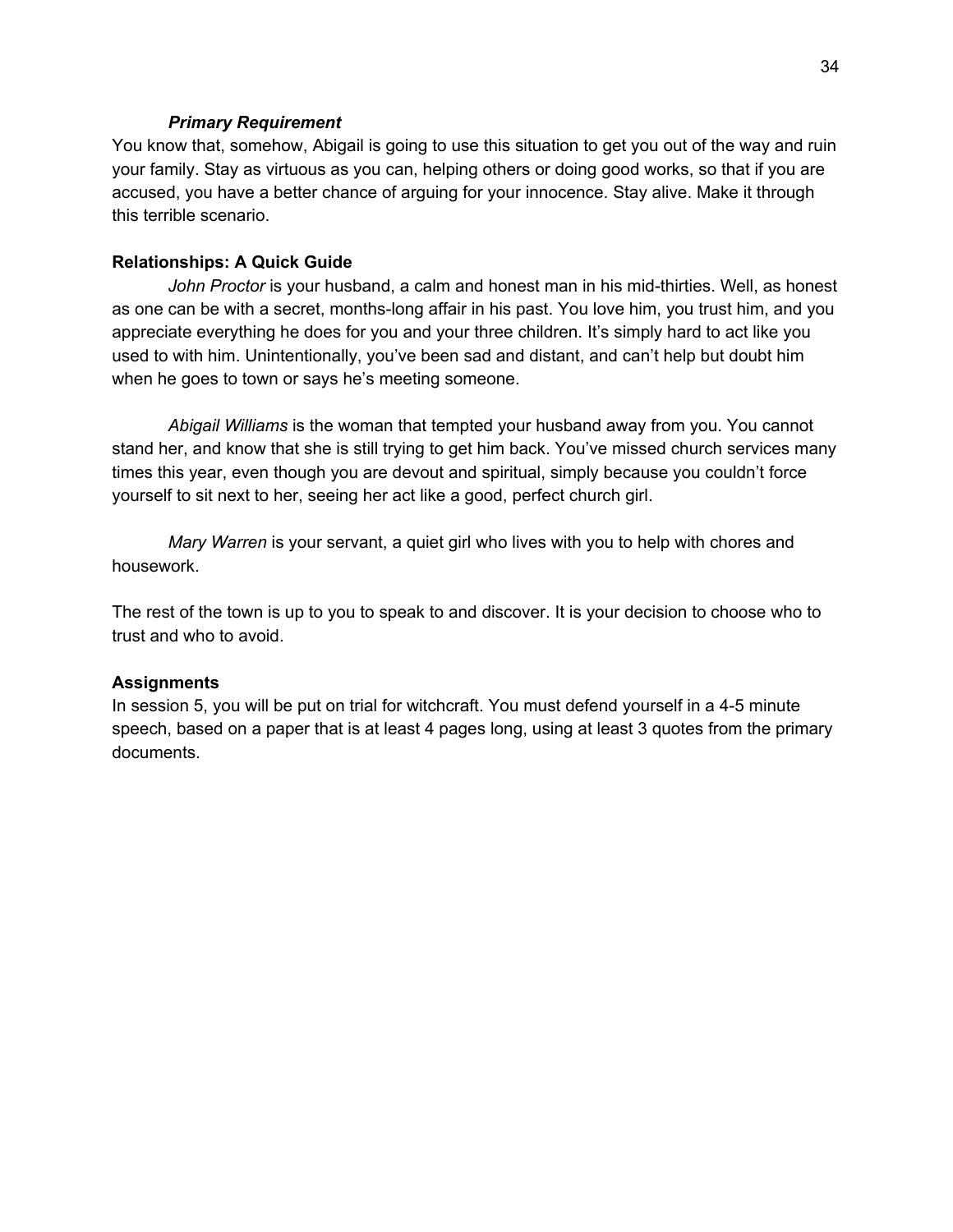### Judge Hathorne

### **In this small, suspicious town, word gets around fast, and people rarely wait to see if the words are true. Take care, use good judgement; DO NOT share the information on this role sheet with other players** *unless you have no other option***.**

You are Judge Hathorne. Living here in Salem has not been easy, and you have had a lot of trouble in your life. Now in your 60's, you've felt yourself become bitter to those around you. Marrying couples and ruling on petty little land squabbles have been the only things brought into your court in a long time. You make your rulings well, of course, but you feel no remorse if those rulings happen to end poorly for one of those involved.

Now something interesting is happening, and you cannot wait to see how it goes. This is the most interesting thing you've ever been a part of.

#### **VICTORY CONDITIONS**

#### *Primary Requirement*

This is a small town, barely scraping by in the harsh winters. They do not need more strife. The rumors of witches and their dark works cannot be allowed to go unheeded. Baseless conjecture is akin to gossip, and, if left unchecked, it will take on the tinge of country truth that comes with an "everyone knows" mindset. Not to mention, it's hard to imagine the rumors would have gotten this far if there were no truth to them. Ensure there is no witchcraft polluting this town!

#### *Some Advice…*

*This can be achieved a few different ways. Maybe you clear the names of those accused, or perhaps you hang those who are proven to be witched. In the end, it is your choice to decide how to handle this.*

#### **Assignments**

*You are one of the presiding Reverends of the third and fourth sessions.* Each day, you must begin with a 2-4 minute speech welcoming the town to the session. (They are allowed to be almost the same speech, but do change at least a few details for the second day). Outline the day's topic. The day's speakers will be giving speeches to you arguing that they are innocent of witchcraft OR arguing that those accused are not innocent. It's a good idea to outline how serious the issue is, and to make sure they know that you are in control.

You are in charge of making sure the speakers are called upon. This is your courtroom, and you should not let anyone forget it.

After each person has spoken, you may take a few moments to speak to Danforth and come to a final decision, but you must stand and give your verdict. This speech must include some reasoning for the conclusion you reached, and be a good 1 minute length for each person.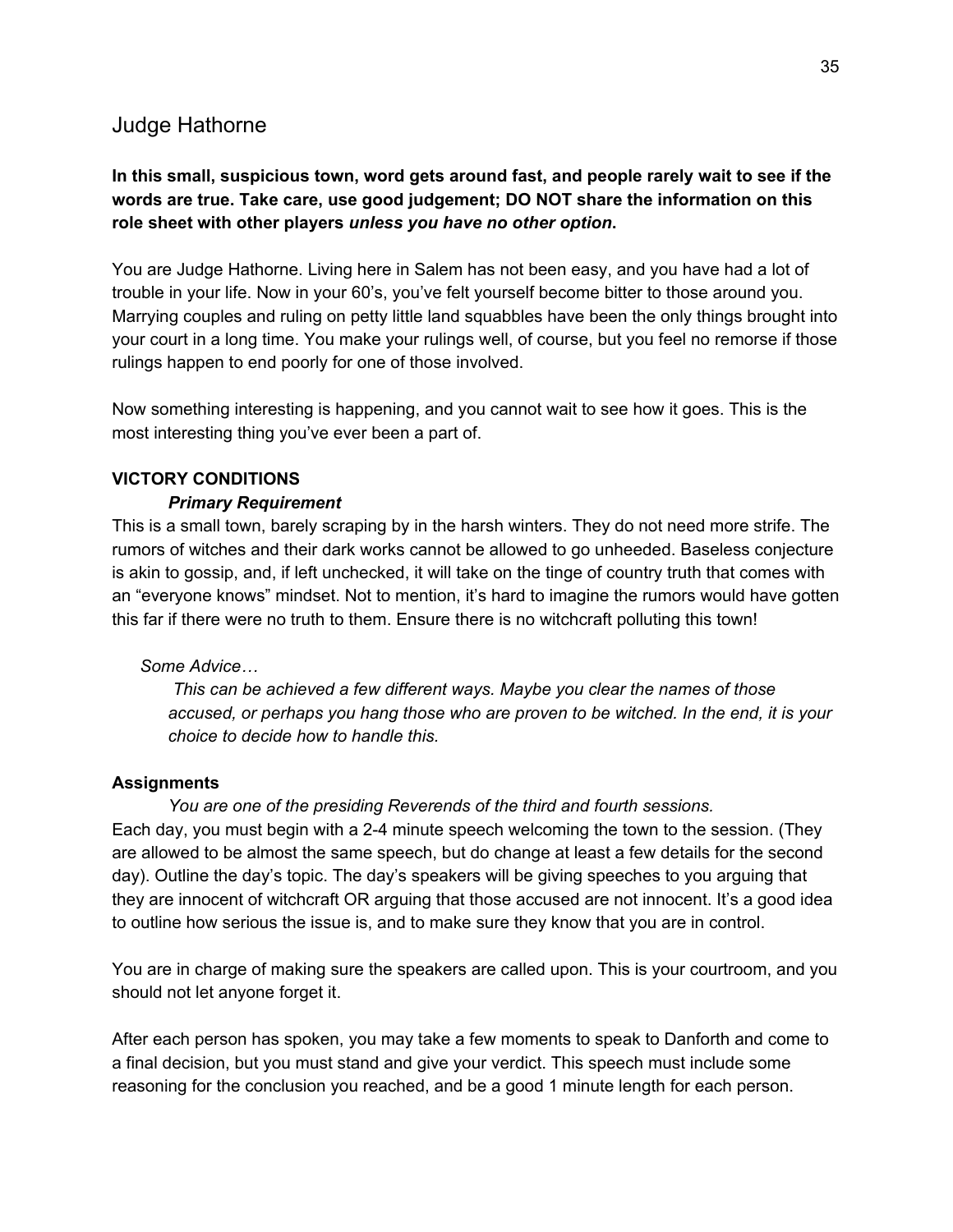# Deputy Governor Danforth

### **In this small, suspicious town, word gets around fast, and people rarely wait to see if the words are true. Take care, use good judgement; DO NOT share the information on this role sheet with other players** *unless you have no other option***.**

You are Deputy Governor Danforth. In your 60's, you have a sense of humor, but those who come before you and your court do not ever see it. You have a strict loyalty to your position, and do not flinch in carrying out what must be done. There are nearly 400 people in jails up and down the province that are there on your decision, and 72 have been hanged on your word.

### **Court**

There is never any doubt that you have made the correct decisions. The court is sacred, and those who face judgement face it fairly. Those who are good trust the court; those who do not trust are liars, thieves, and other criminals. There is no such thing as a good man that does not trust the court.

You follow strict procedure and do not waver in your pursuit of the truth. Evidence must be entered properly, and you refuse to consider anything that is not. Those who do not tell the truth are in contempt of court and must be arrested. This includes those who refuse to speak or do not tell the entire truth. If those in your consideration do not answer your questions, fully and completely, they are sent to jail.

Contradiction does not occur. Anyone who questions you, your decisions, or your rulings, could possibly be trying to overthrow the court and what it stands for. You are deliberate. You cannot flounder or show weakness; any decisions you make must be made completely and conclusively.

### **VICTORY CONDITION**

#### *Primary Requirement*

This is a small town, barely scraping by in the harsh winters. They do not need more strife. The rumors of witches and their dark works cannot be allowed to go unheeded. Baseless conjecture is akin to gossip, and, if left unchecked, it will take on the tinge of country truth that comes with an "everyone knows" mindset. Not to mention, it's hard to imagine the rumors would have gotten this far if there were no truth to them. Ensure there is no witchcraft polluting this town!

#### *Some Advice…*

*This can be achieved a few different ways. Maybe you clear the names of those accused if they confess, or perhaps you hang those who are proven to be witches. In the end, it is your choice to decide how to handle this.*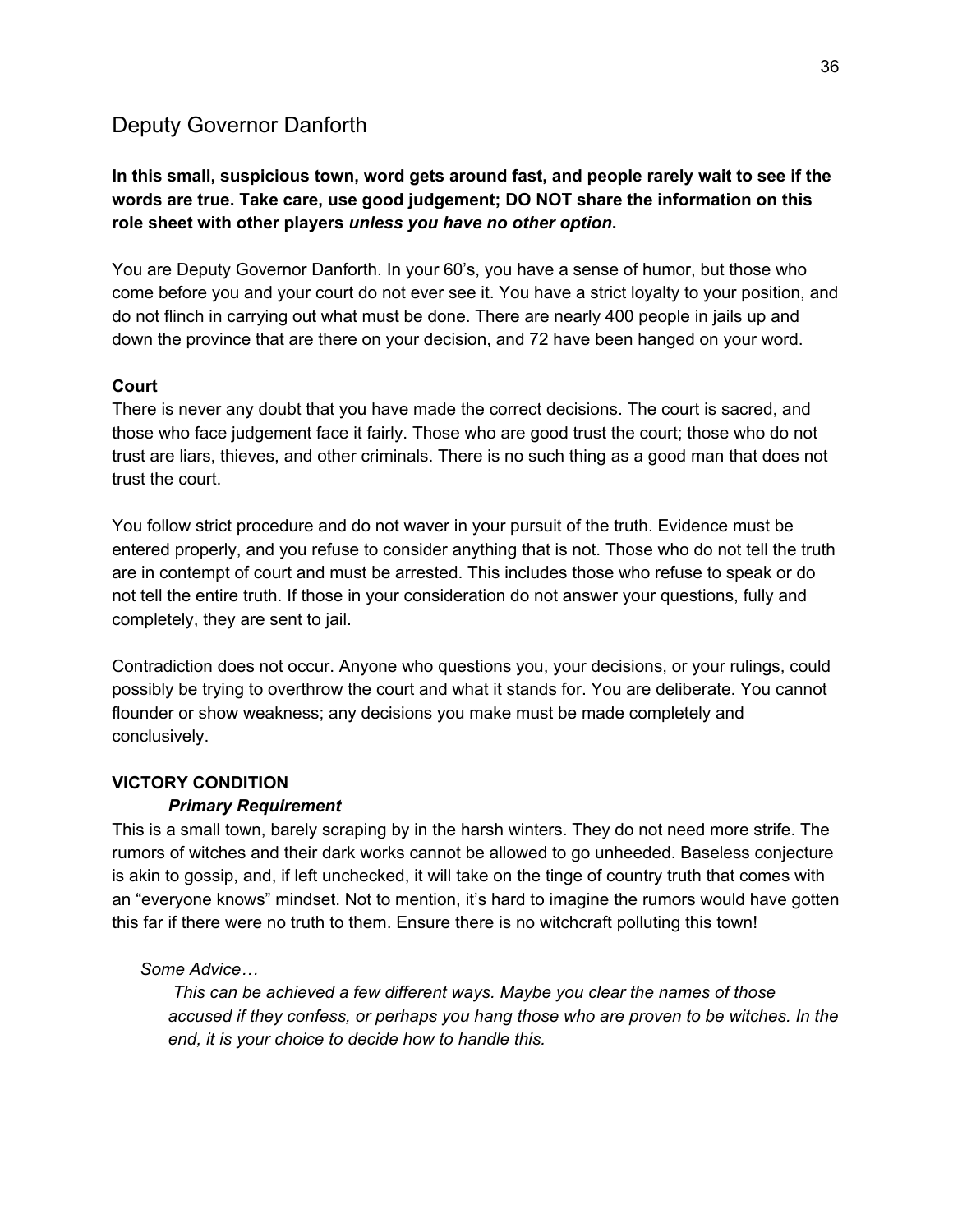#### **Relationships: A Quick Guide**

You are not from here, in Salem. You know almost no one, and have no prior opinions beyond what you are told in court. The only person you know of is:

*Reverend Samuel Parris,* who seems too subservient and grates on your nerves. Although you may be confident in yourself, you have a difficult time respecting a man who hangs on your every word rather than forming those of his own.

The rest of the town is up to you to speak to and discover. It is your decision to choose who to trust and who to avoid.

#### **Assignments**

*You are one of the presiding Reverends of the third and fourth sessions.* Each day, Hathorne will open the session, and the speakers will argue their innocence to you both. You are to listen to the speeches, as well, and work together with Hathorne to come to each conclusion. Hathorne is in charge of delivering your verdicts.

#### *You are the ONLY presiding Reverend of the fifth session.*

You must begin with a 2-4 minute speech welcoming the town to the session. You may also speak a little on your opinions on law and the court. Outline the day's topic. John and Elizabeth Proctor will be arguing their innocence to you. It's a good idea to outline how serious the issue is, and to make sure they know that you are in control.

You are in charge of making sure John and Elizabeth are called upon. This is your courtroom, and you should not let anyone forget it.

After they have both spoken, you may take a few moments to come to a final decision, but you must stand and give your verdict. This speech must include some reasoning for the conclusion you reached, and be a good 1-2 minutes length.

The second half of this session is for the remaining townsfolk to speak on whether they think the Officials have gone too far in handling this topic. You are to listen to them, even if you do not approve of their opinions, and thank them for their thoughts.